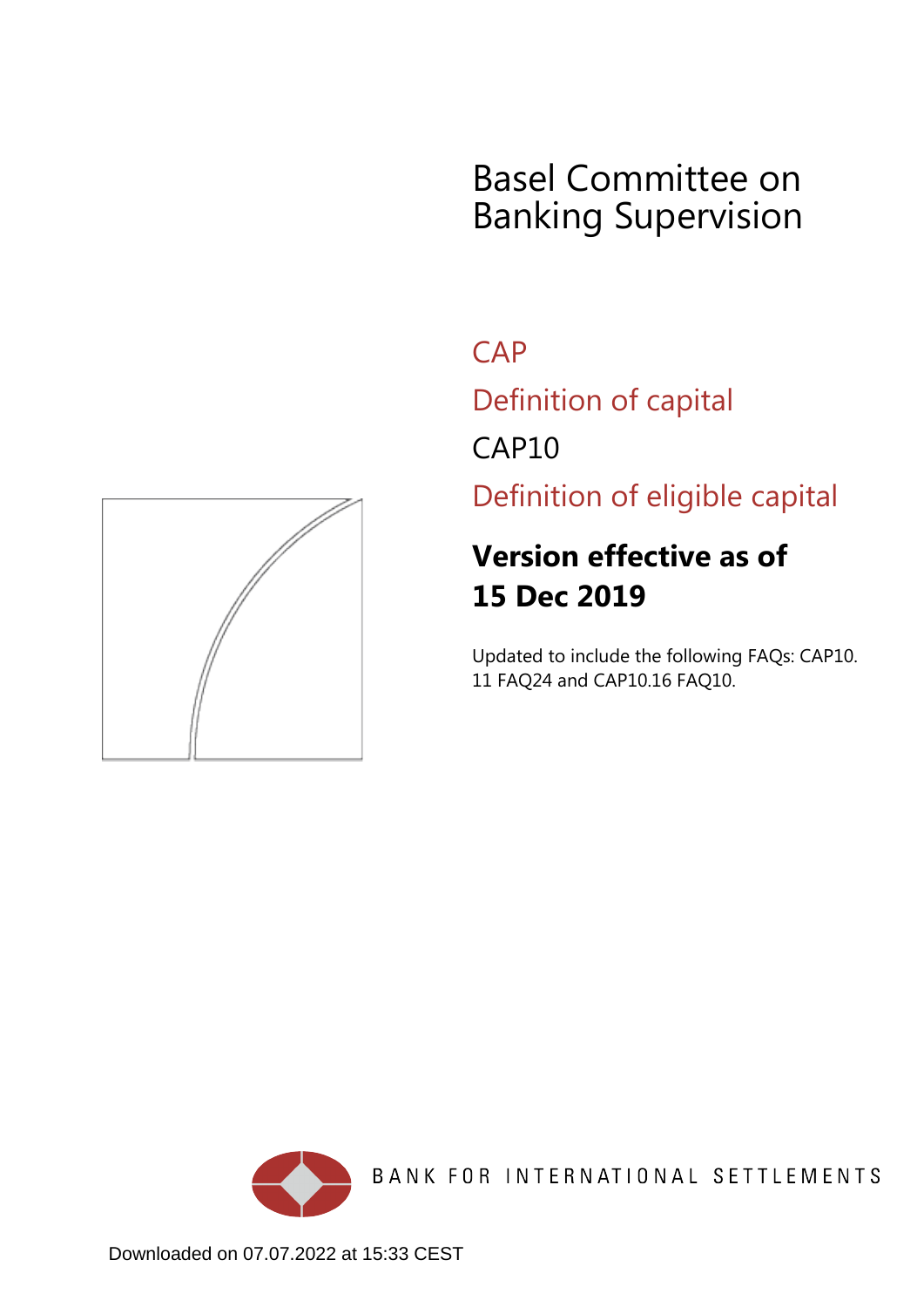*© Bank for International Settlements 2022. All rights reserved.*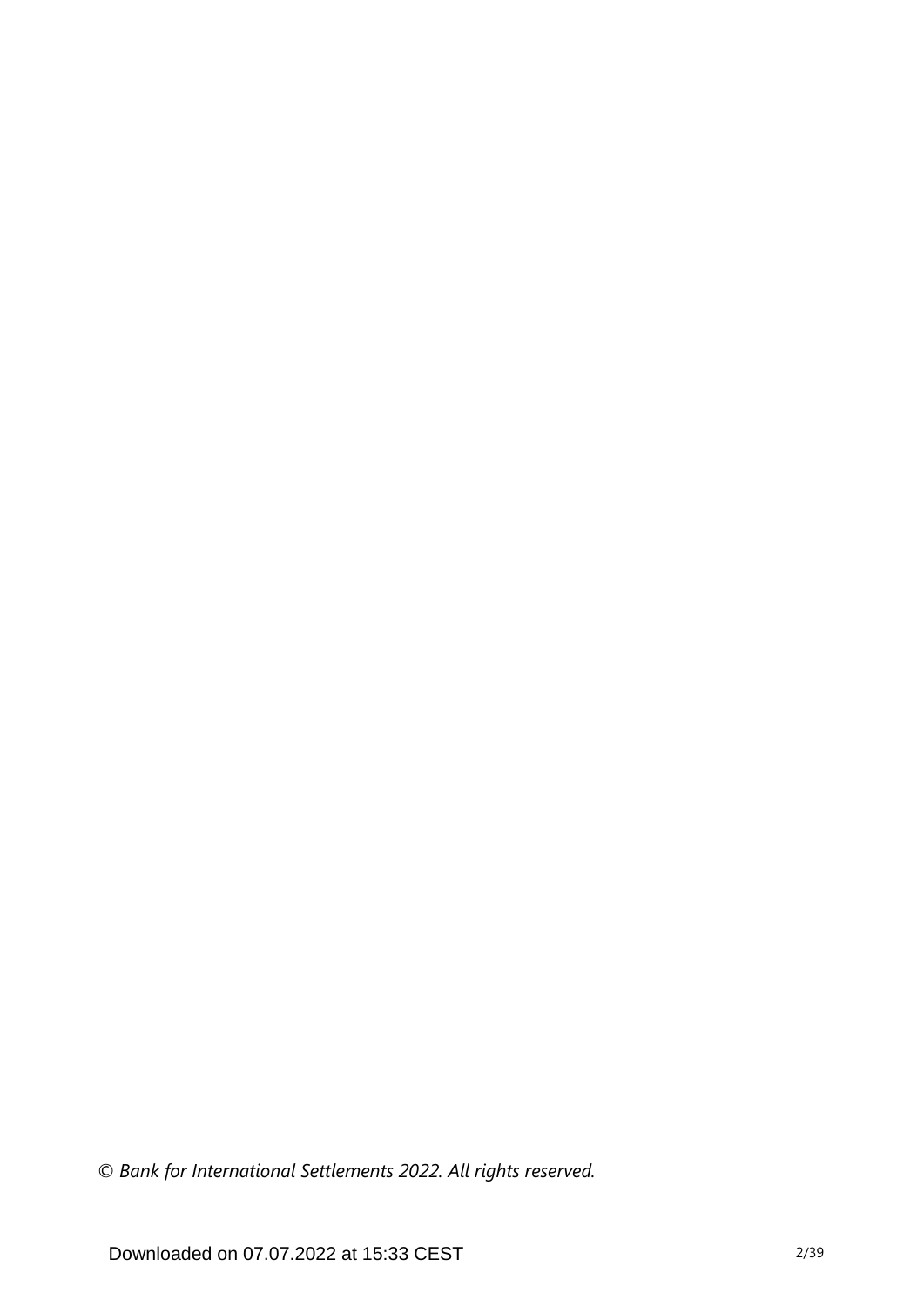# **Components of capital**

- Regulatory capital consists of three categories, each governed by a single set of criteria that instruments are required to meet before inclusion in the relevant category. **10.1**
	- (1) Common Equity Tier 1 (going-concern capital)
	- (2) Additional Tier 1 (going-concern capital)
	- (3) Tier 2 Capital (gone-concern capital)
- **10.2** Total regulatory capital is the sum of Common Equity Tier 1, Additional Tier 1 and Tier 2 capital, net of regulatory adjustments described in [CAP30.](https://www.bis.org/basel_framework/chapter/CAP/30.htm?tldate=20250101&inforce=20191215&published=20191215) Tier 1 capital is the sum of Common Equity Tier 1 and Additional Tier 1 capital, net of the regulatory adjustments in [CAP30](https://www.bis.org/basel_framework/chapter/CAP/30.htm?tldate=20250101&inforce=20191215&published=20191215) applied to those categories.
- **10.3** It is critical that banks' risk exposures are backed by a high-quality capital base. To this end, the predominant form of Tier 1 capital must be common shares and retained earnings.
- **10.4** Throughout [CAP10](https://www.bis.org/basel_framework/chapter/CAP/10.htm?tldate=20250101&inforce=20191215&published=20200605) the term "bank" is used to mean bank, banking group or other entity (eg holding company) whose capital is being measured.
- A bank must seek prior supervisory approval if it intends to include in capital an instrument which has its dividends paid in anything other than cash or shares. **10.5**

# **Common Equity Tier 1**

- **10.6** Common Equity Tier 1 capital consists of the sum of the following elements:
	- (1) Common shares issued by the bank that meet the criteria for classification as common shares for regulatory purposes (or the equivalent for non-joint stock companies);
	- (2) Stock surplus (share premium) resulting from the issue of instruments included Common Equity Tier 1;
	- (3) Retained earnings;
	- (4) Accumulated other comprehensive income and other disclosed reserves;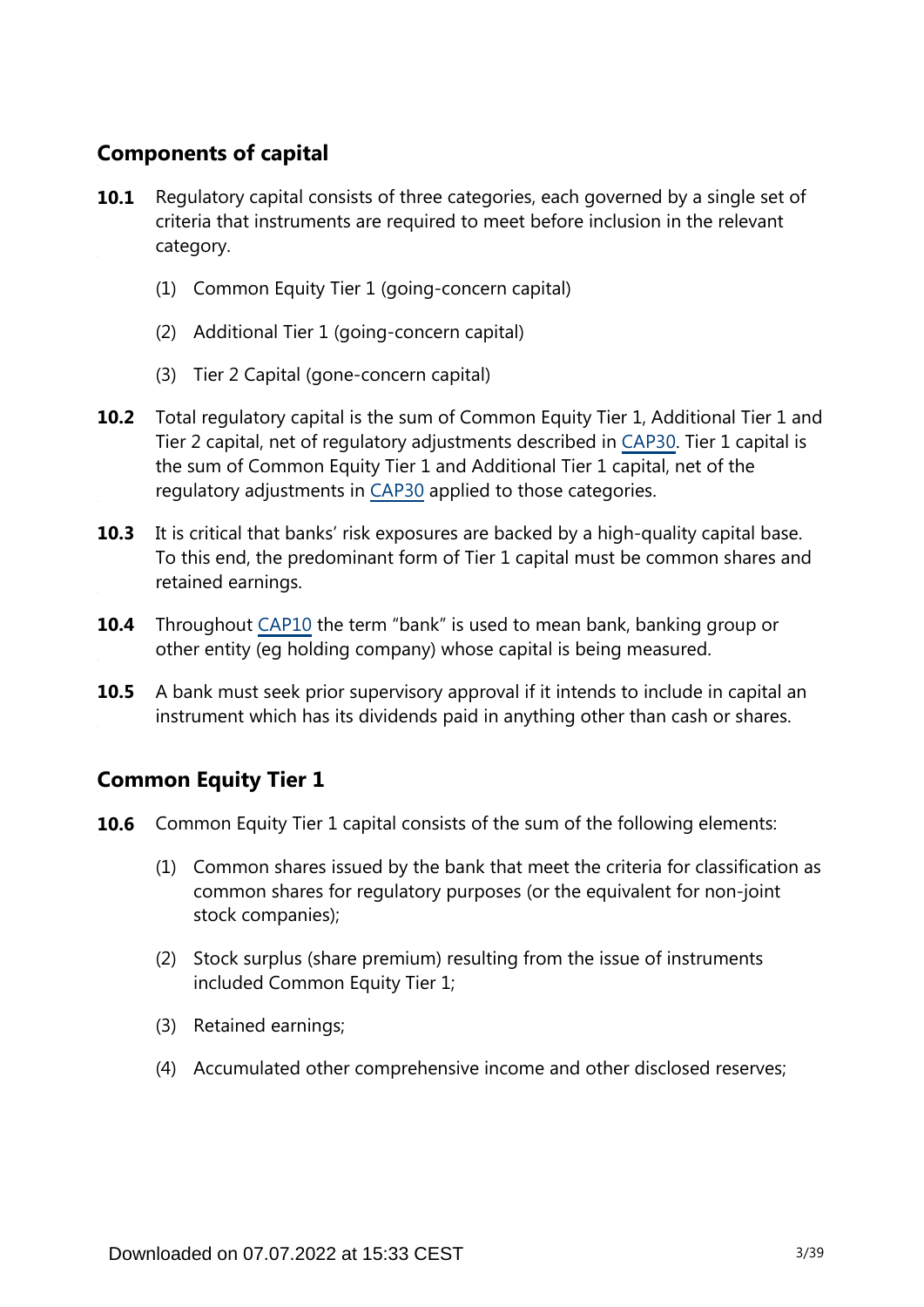- (5) Common shares issued by consolidated subsidiaries of the bank and held by third parties (ie minority interest) that meet the criteria for inclusion in Common Equity Tier 1 capital. See [CAP10.20](https://www.bis.org/basel_framework/chapter/CAP/10.htm?tldate=20250101&inforce=20191215&published=20200605#paragraph_CAP_10_20191215_10_20) to [CAP10.26](https://www.bis.org/basel_framework/chapter/CAP/10.htm?tldate=20250101&inforce=20191215&published=20200605#paragraph_CAP_10_20191215_10_26) for the relevant criteria; and
- (6) Regulatory adjustments applied in the calculation of Common Equity Tier 1.
- Retained earnings and other comprehensive income include interim profit or loss. National authorities may consider appropriate audit, verification or review procedures. Dividends are removed from Common Equity Tier 1 in accordance with applicable accounting standards. The treatment of minority interest and the regulatory adjustments applied in the calculation of Common Equity Tier 1 are addressed in separate sections. **10.7**

*FAQ*

*Does retained earnings include the fair value changes of Additional Tier 1 and Tier 2 capital instruments? FAQ1*

> *Retained earnings and other reserves, as stated on the balance sheet, are positive components of Common Equity Tier 1. To arrive at Common Equity Tier 1, the positive components are adjusted by the relevant regulatory adjustments set out in [CAP30](https://www.bis.org/basel_framework/chapter/CAP/30.htm?tldate=20250101&inforce=20191215&published=20191215).*

> *No regulatory adjustments are applied to fair value changes of Additional Tier 1 or Tier 2 capital instruments that are recognised on the balance sheet, except in respect of changes due to changes in the bank's own credit risk, as set out in [CAP30.15](https://www.bis.org/basel_framework/chapter/CAP/30.htm?tldate=20250101&inforce=20191215&published=20191215#paragraph_CAP_30_20191215_30_15).*

*For example, consider a bank with common equity of 500 and a Tier 2 capital instrument that is initially recognised on the balance sheet as a liability with a fair value of 100. If the fair value of this liability on the balance sheet changes from 100 to 105, the consequence will be a decline in common equity on the bank's balance sheet from 500 to 495. If this change in fair value is due to factors other than own credit risk of the bank, eg prevailing changes in interest rates or exchange rates, the Tier 2 capital instrument should be reported in Tier 2 at a valuation of 105 and the common equity should be reported as 495.*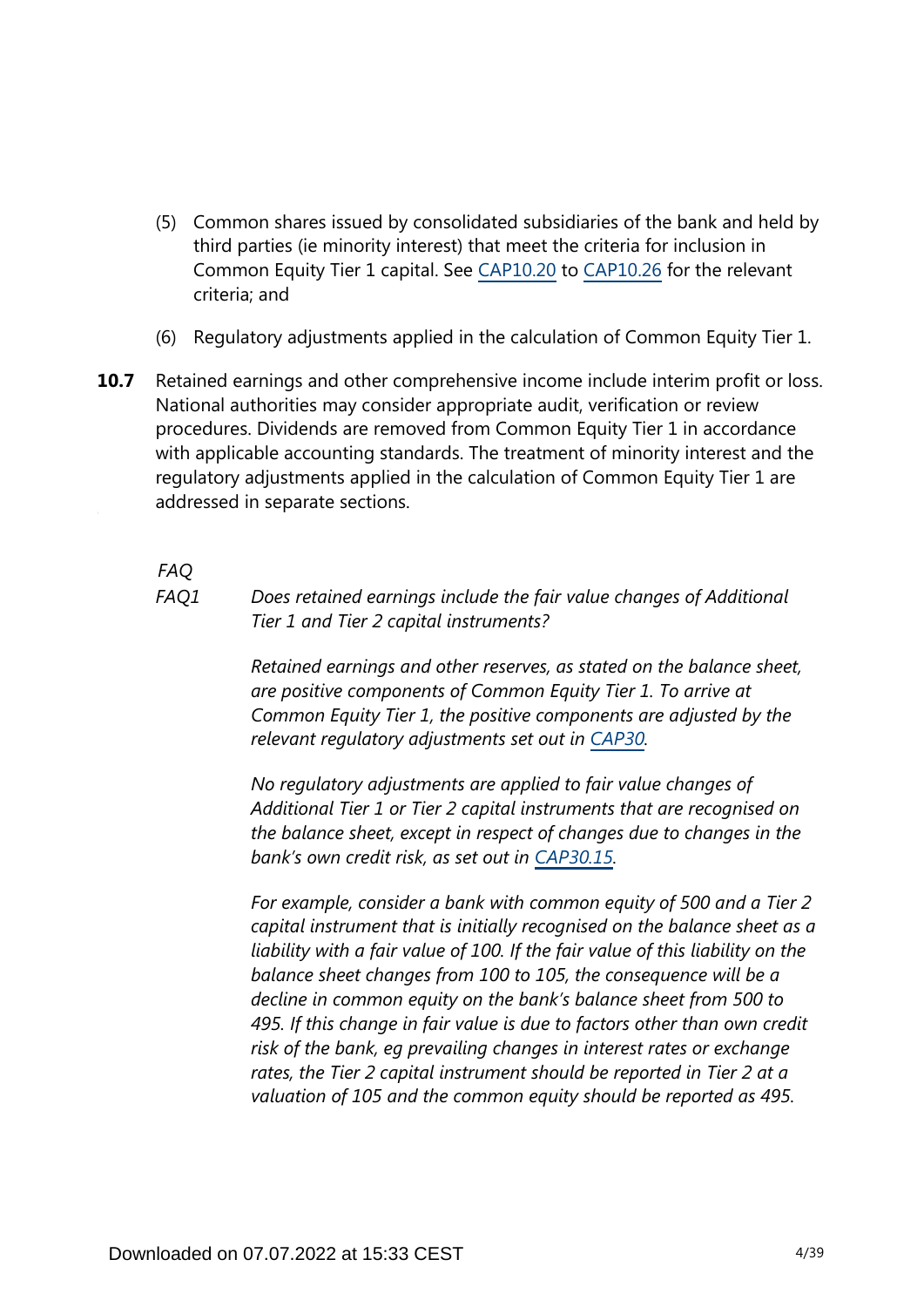*Where associates and joint ventures are accounted for under the equity method, are earnings of such entities eligible for inclusion in the Common Equity Tier 1 capital of the group? FAQ2*

> *Yes, to the extent that they are reflected in retained earnings and other reserves of the group and not excluded by any of the regulatory adjustments set out in [CAP30.](https://www.bis.org/basel_framework/chapter/CAP/30.htm?tldate=20250101&inforce=20191215&published=20191215)*

# **Common shares issued by the bank**

- <span id="page-4-1"></span><span id="page-4-0"></span>**10.8** For an instrument to be included in Common Equity Tier 1 capital it must meet all of the criteria that follow. The vast majority of internationally active banks are structured as joint stock companies $1$  and for these banks the criteria must be met solely with common shares. In the rare cases where banks need to issue nonvoting common shares as part of Common Equity Tier 1, they must be identical to voting common shares of the issuing bank in all respects except the absence of voting rights. $\frac{2}{3}$  $\frac{2}{3}$  $\frac{2}{3}$ 
	- (1) Represents the most subordinated claim in liquidation of the bank.
	- (2) Entitled to a claim on the residual assets that is proportional with its share of issued capital, after all senior claims have been repaid in liquidation (ie has an unlimited and variable claim, not a fixed or capped claim).
	- (3) Principal is perpetual and never repaid outside of liquidation (setting aside discretionary repurchases or other means of effectively reducing capital in a discretionary manner that is allowable under relevant law).
	- (4) The bank does nothing to create an expectation at issuance that the instrument will be bought back, redeemed or cancelled nor do the statutory or contractual terms provide any feature which might give rise to such an expectation.
	- (5) Distributions are paid out of distributable items (retained earnings included). The level of distributions is not in any way tied or linked to the amount paid in at issuance and is not subject to a contractual cap (except to the extent that a bank is unable to pay distributions that exceed the level of distributable items).
	- (6) There are no circumstances under which the distributions are obligatory. Non payment is therefore not an event of default. Among other things, this requirement prohibits features that require the bank to make payments in kind.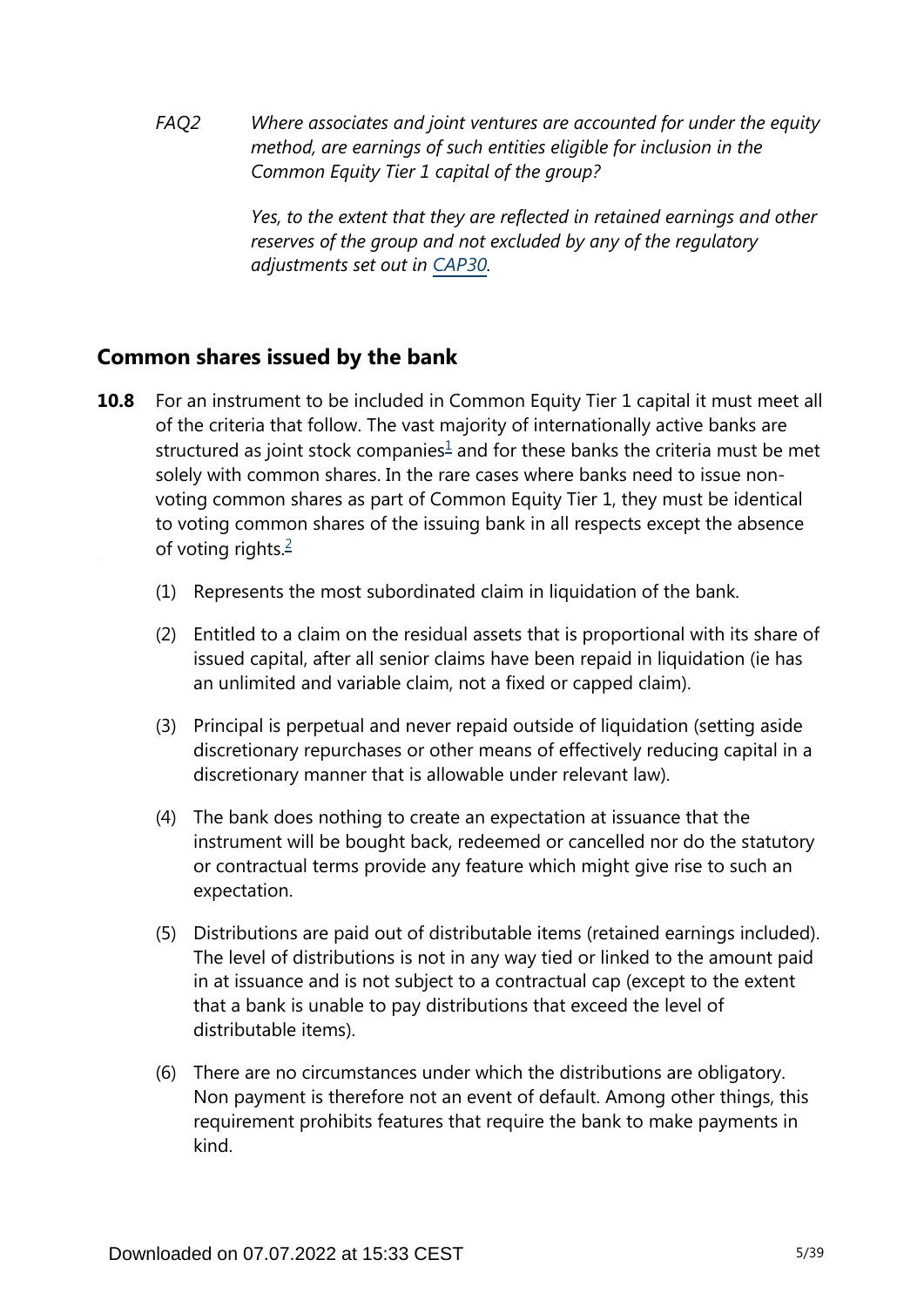- (7) Distributions are paid only after all legal and contractual obligations have been met and payments on more senior capital instruments have been made. This means that there are no preferential distributions, including in respect of other elements classified as the highest quality issued capital.
- <span id="page-5-0"></span>(8) It is the issued capital that takes the first and proportionately greatest share of any losses as they occur. $3$  Within the highest quality capital, each instrument absorbs losses on a going concern basis proportionately and pari passu with all the others.
- (9) The paid-in amount is recognised as equity capital (ie not recognised as a liability) for determining balance sheet insolvency.
- (10) The paid-in amount is classified as equity under the relevant accounting standards.
- (11) It is directly issued and paid-in and the bank cannot directly or indirectly have funded the instrument or the purchase of the instrument.
- <span id="page-5-1"></span>(12) The paid-in amount is neither secured nor covered by a guarantee of the issuer or related entity $4$  or subject to any other arrangement that legally or economically enhances the seniority of the claim.
- (13) It is only issued with the approval of the owners of the issuing bank, either given directly by the owners or, if permitted by applicable law, given by the Board of Directors or by other persons duly authorised by the owners.
- <span id="page-5-2"></span>(14) It is clearly and separately disclosed on the bank's balance sheet.<sup>[5](#page-6-4)</sup>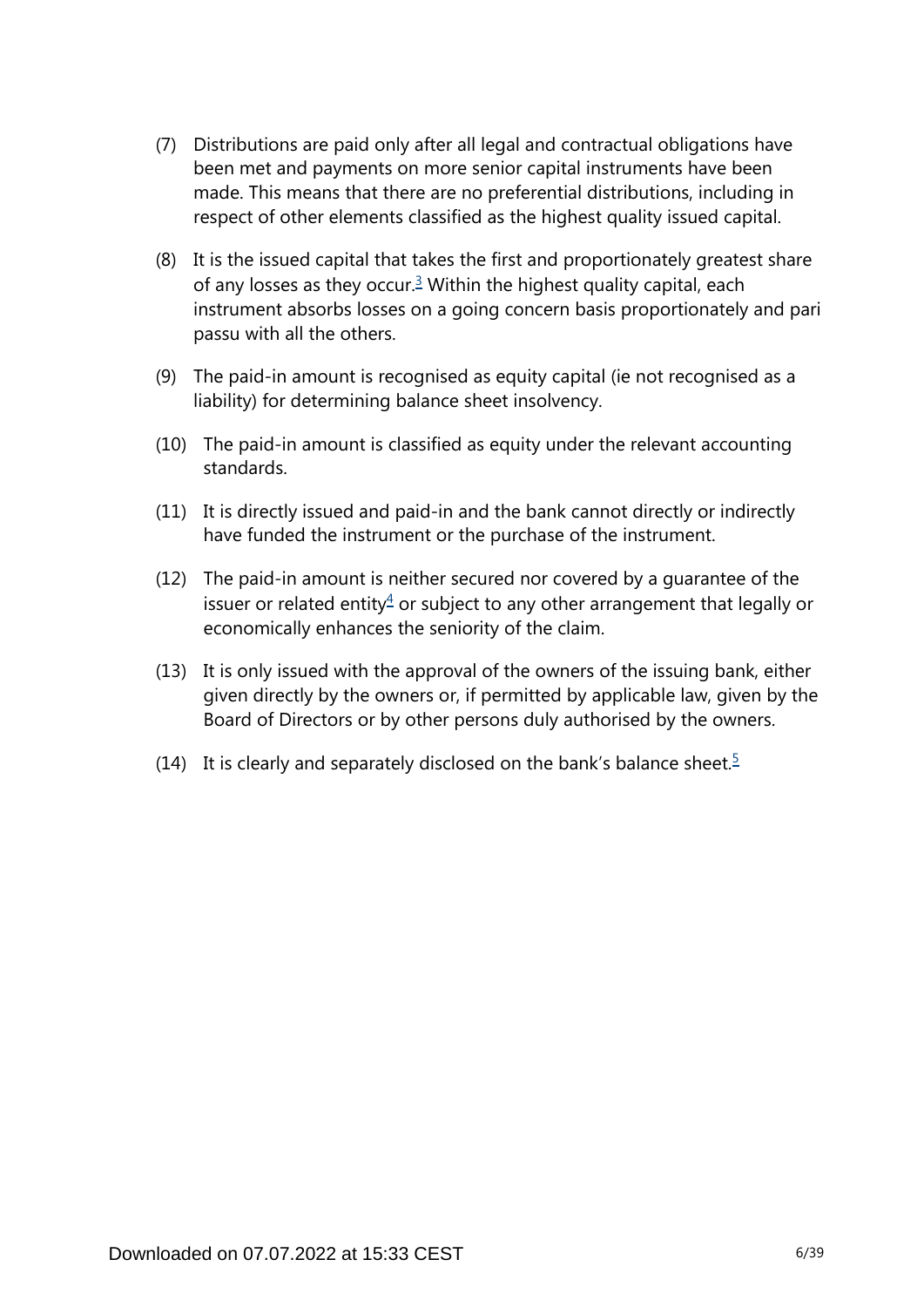### *Footnotes*

- <span id="page-6-0"></span>*Joint stock companies are defined as companies that have issued common shares, irrespective of whether these shares are held privately or publically. These will represent the vast majority of internationally active banks. [1](#page-4-0)*
- <span id="page-6-1"></span>*The criteria also apply to non-joint stock companies, such as mutuals, cooperatives or savings institutions, taking into account their specific constitution and legal structure. The application of the criteria should preserve the quality of the instruments by requiring that they are deemed fully equivalent to common shares in terms of their capital quality as regards loss absorption and do not possess features which could cause the condition of the bank to be weakened as a going concern during periods of market stress. Supervisors will exchange information on how they apply the criteria to non-joint stock companies in order to ensure consistent implementation. [2](#page-4-1)*
- <span id="page-6-2"></span>*In cases where capital instruments have a permanent writedown feature, this criterion is still deemed to be met by common shares. [3](#page-5-0)*
- <span id="page-6-3"></span>*A related entity can include a parent company, a sister company, a subsidiary or any other affiliate. A holding company is a related entity irrespective of whether it forms part of the consolidated banking group. [4](#page-5-1)*
- <span id="page-6-4"></span>*The item should be clearly and separately disclosed in the balance sheet published in the bank's annual report. Where a bank publishes results on a half-yearly or quarterly basis, disclosure should also be made at those times. The requirement applies at the consolidated level; the treatment at an entity level should follow domestic requirements. [5](#page-5-2)*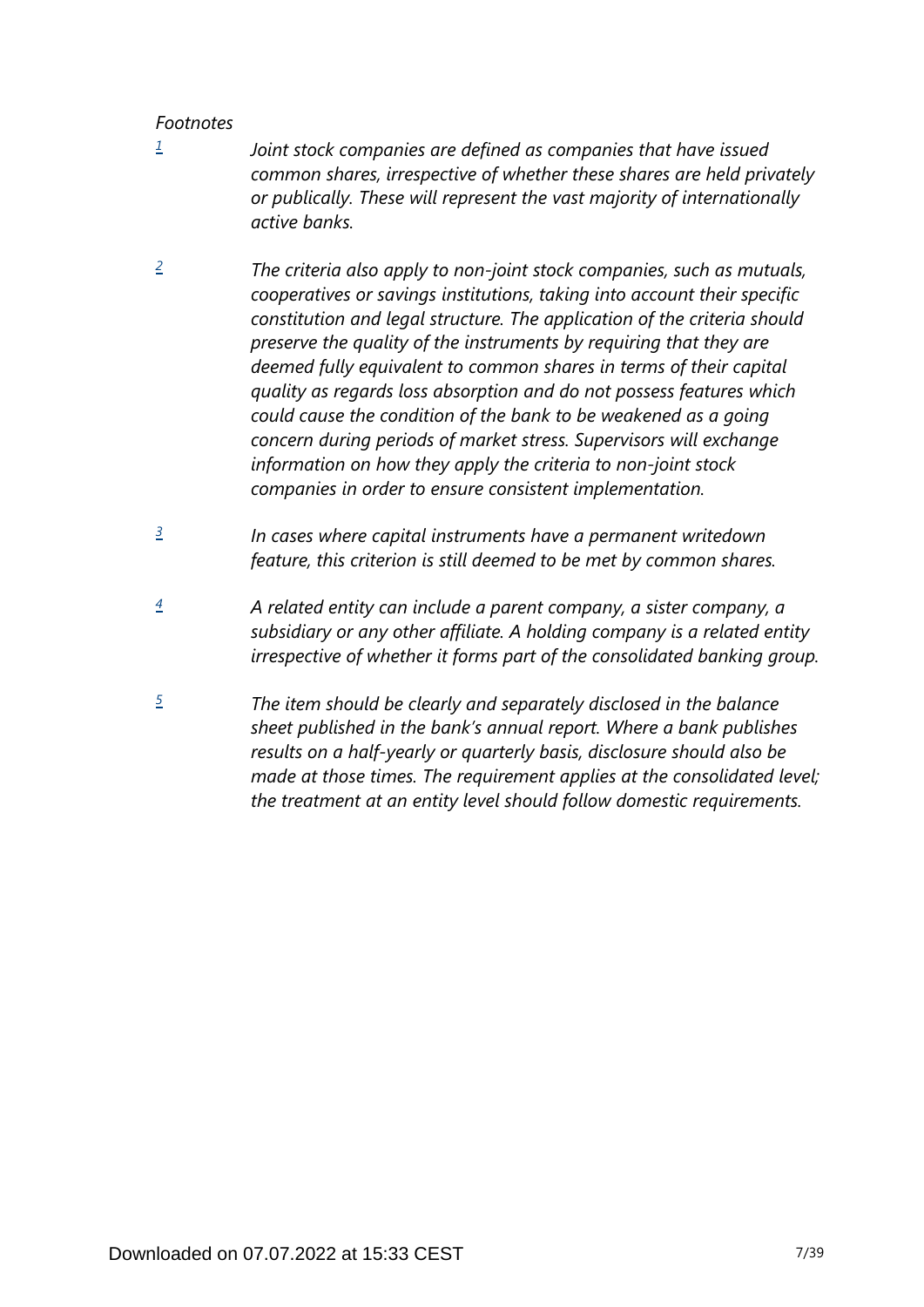#### *FAQ FAQ1*

*Regarding [CAP10.8](https://www.bis.org/basel_framework/chapter/CAP/10.htm?tldate=20250101&inforce=20191215&published=20200605#paragraph_CAP_10_20191215_10_8)(5), if a bank does not earn any distributable profit within a given period does this mean that the bank is prohibited from paying a dividend?*

*There are no Basel III requirements that prohibit dividend distributions as long as the bank meets the minimum capital ratios to which it is subject and does not exceed any of the distribution constraints of the capital conservation and countercyclical buffers (extended, as applicable, by any global or domestic systemically important bank higher loss absorbency capital surcharge). Accordingly, dividends may be paid out of reserves available for distribution (including those reserves accumulated in prior years) provided that all minimum ratios and buffer constraints are observed.*

*Distributable items in the criteria for common shares should be interpreted with reference to those items which are permitted to be distributed according to the relevant jurisdictional requirements, including any prohibitions that form part of those requirement.* 

*For example, consider a jurisdiction in which distributable items consist of a company's retained earnings only and, as such, companies are not permitted to pay dividends (ie make distributions) to shareholders if the payment would result in negative retained earnings. Given that both the payment of dividends on shares reduces retained earnings, their declaration should be precluded in this jurisdiction if payment would result in (or increase) negative retained earnings.*

#### *Does "paid-in" have to be paid-in with cash? FAQ2*

*Paid-in capital generally refers to capital that has been received with finality by the bank, is reliably valued, fully under the bank's control and does not directly or indirectly expose the bank to the credit risk of the investor. The criteria for inclusion in capital do not specify how an instrument must be "paid-in". Payment of cash to the issuing bank is not always applicable, for example, when a bank issues shares as payment for the take-over of another company the shares would still be considered to be paid-in. However, a bank is required to have prior supervisory approval to include in capital an instrument which has not been paid-in with cash.*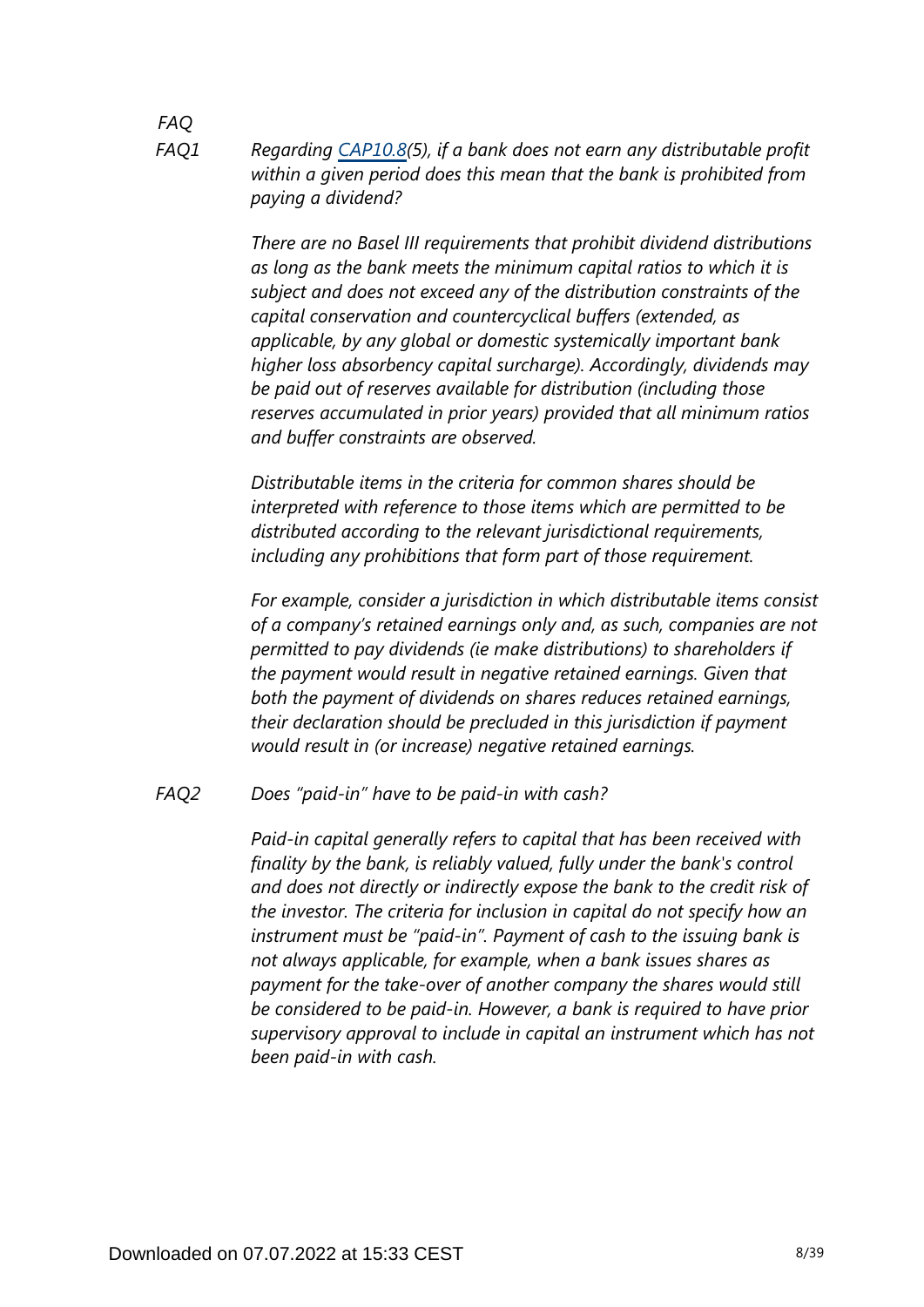*Does [CAP10.8\(](https://www.bis.org/basel_framework/chapter/CAP/10.htm?tldate=20250101&inforce=20191215&published=20200605#paragraph_CAP_10_20191215_10_8)11) require an exclusion from regulatory capital where a bank provides funding to a borrower that purchases the capital instruments of the bank where: (a) the bank has full recourse to the borrower; and (b) the funding was not provided specifically for the purpose of purchasing the capital of the bank (eg it was provided for the purpose of holding a diversified portfolio of investments)? FAQ3*

> *No. Banks must ensure full compliance with [CAP10.8](https://www.bis.org/basel_framework/chapter/CAP/10.htm?tldate=20250101&inforce=20191215&published=20200605#paragraph_CAP_10_20191215_10_8)(11) in economic terms irrespective of the specific legal features underpinning the transaction.*

# **Additional Tier 1 capital**

- **10.9** Additional Tier 1 capital consists of the sum of the following elements:
	- (1) instruments issued by the bank that meeting the criteria for inclusion in Additional Tier 1 capital (and are not included in Common Equity Tier 1);
	- (2) stock surplus (share premium) resulting from the issue of instruments included in Additional Tier 1 capital;
	- (3) instruments issued by consolidated subsidiaries of the bank and held by third parties that meet the criteria for inclusion in Additional Tier 1 capital and are not included in Common Equity Tier 1 capital. See [CAP10.20](https://www.bis.org/basel_framework/chapter/CAP/10.htm?tldate=20250101&inforce=20191215&published=20200605#paragraph_CAP_10_20191215_10_20) to [CAP10.26](https://www.bis.org/basel_framework/chapter/CAP/10.htm?tldate=20250101&inforce=20191215&published=20200605#paragraph_CAP_10_20191215_10_26) for the relevant criteria; and
	- (4) regulatory adjustments applied in the calculation of Additional Tier 1 Capital.

*FAQ*

*Can subordinated loans be included in regulatory capital? FAQ1*

> *Yes. As long as the subordinated loans meet all the criteria required for Additional Tier 1 or Tier 2 capital, banks can include these items in their regulatory capital.*

- **10.10** The treatment of instruments issued out of consolidated subsidiaries of the bank and the regulatory adjustments applied in the calculation of Additional Tier 1 capital are addressed in separate sections.
- **10.11** The following criteria must be met or exceeded for an instrument issued by the bank to be included in Additional Tier 1 capital.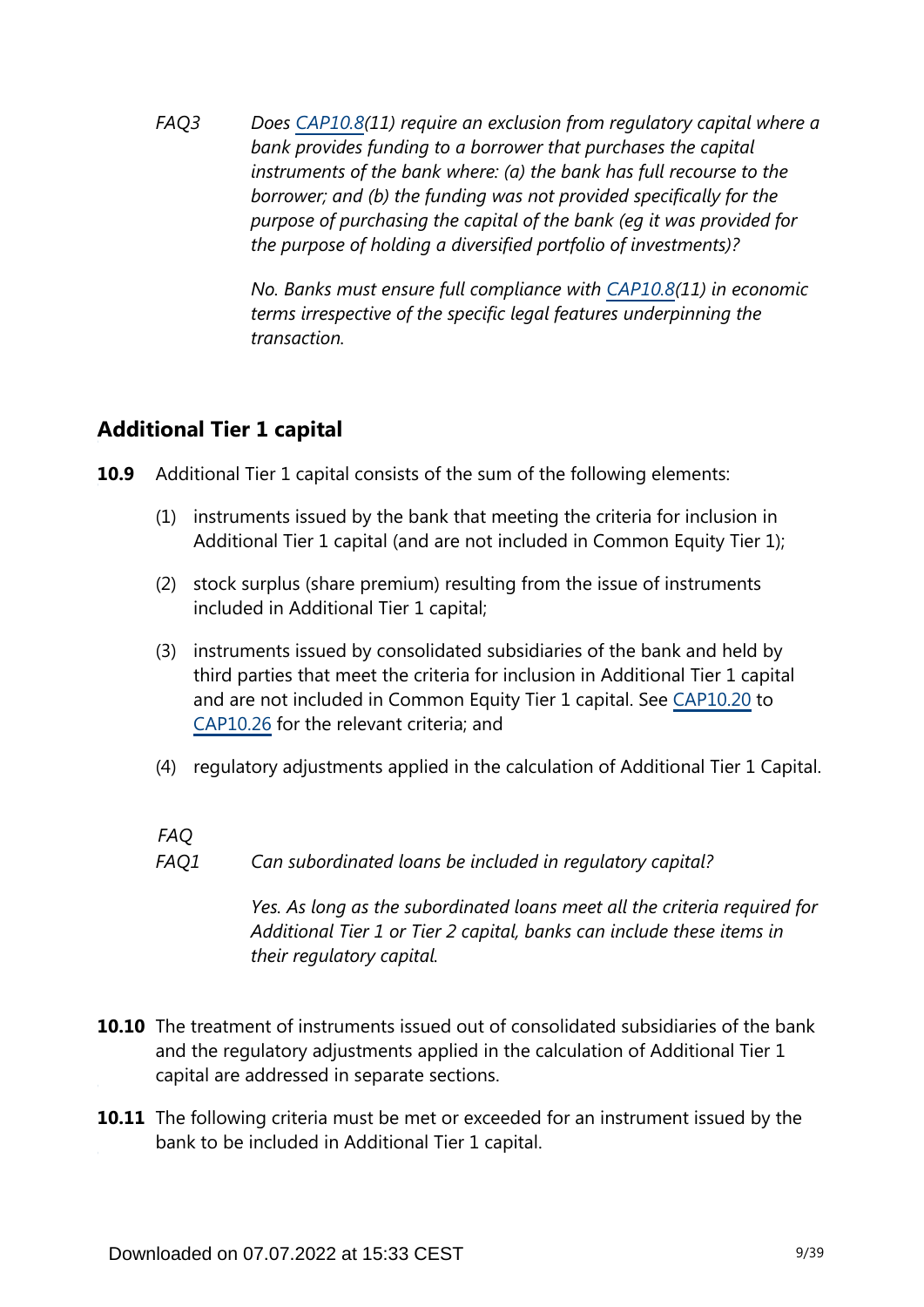- (1) Issued and paid-in
- (2) Subordinated to depositors, general creditors and subordinated debt of the bank. In the case of an issue by a holding company, the instrument must be subordinated to all general creditors.
- (3) Is neither secured nor covered by a guarantee of the issuer or related entity or other arrangement that legally or economically enhances the seniority of the claim vis-à-vis bank creditors
- (4) Is perpetual, ie there is no maturity date and there are no step-ups or other incentives to redeem
- (5) May be callable at the initiative of the issuer only after a minimum of five years:
	- (a) To exercise a call option a bank must receive prior supervisory approval; and
	- (b) A bank must not do anything which creates an expectation that the call will be exercised; and
	- (c) Banks must not exercise a call unless:
		- (i) They replace the called instrument with capital of the same or better quality and the replacement of this capital is done at conditions which are sustainable for the income capacity of the bank;<sup>[6](#page-13-0)</sup> or
		- (ii) The bank demonstrates that its capital position is well above the minimum capital requirements after the call option is exercised.<sup>[7](#page-13-1)</sup>
	- (d) The use of tax event and regulatory event calls are permitted within the first five years of a capital instrument, but supervisors will only permit the bank to exercise such a call if in their view the bank was not in a position to anticipate the event at issuance.
- <span id="page-9-1"></span><span id="page-9-0"></span>(6) Any repayment of principal (eg through repurchase or redemption) must be with prior supervisory approval and banks should not assume or create market expectations that supervisory approval will be given.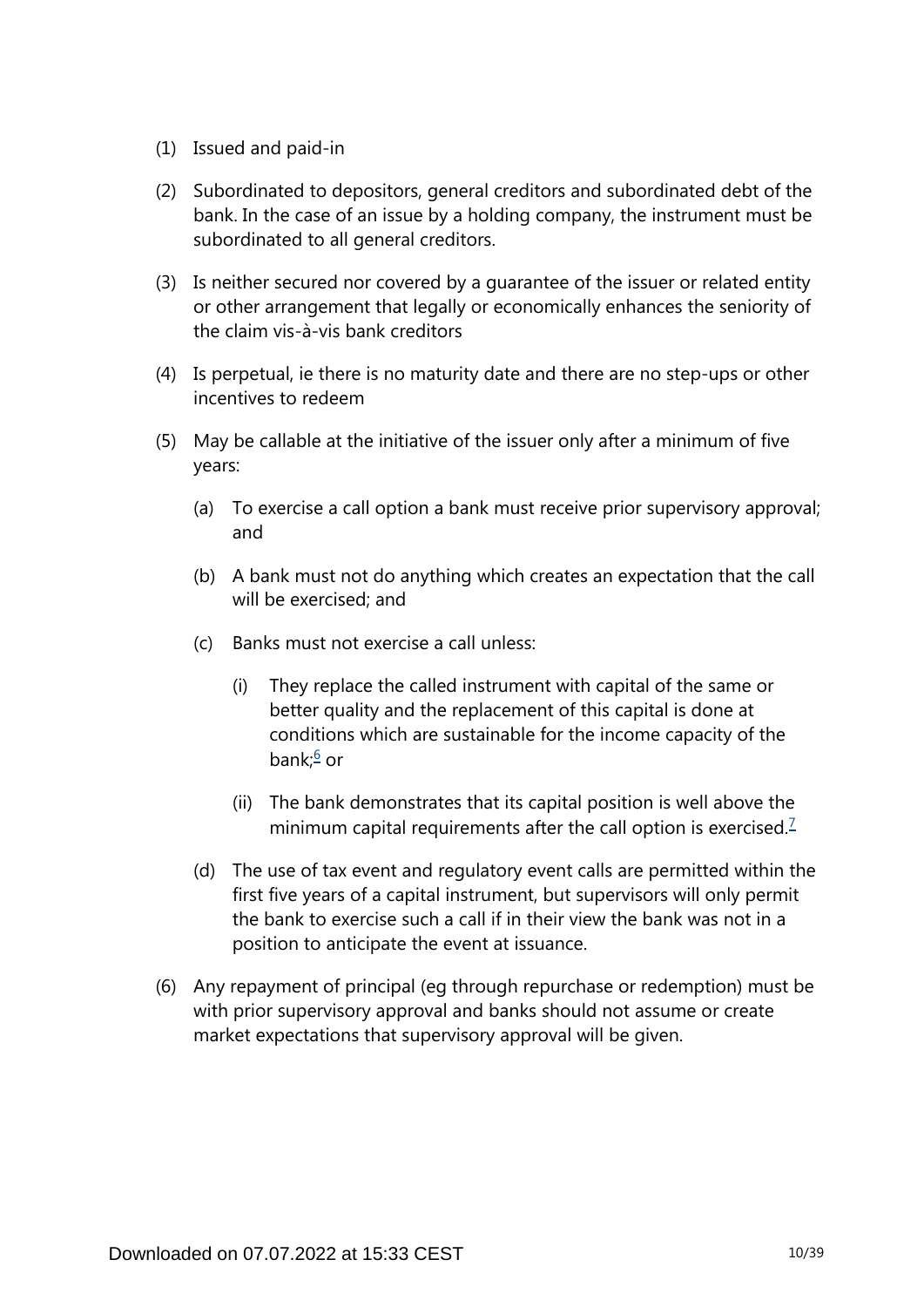- <span id="page-10-0"></span>(7) Dividend/coupon discretion:
	- (a) the bank must have full discretion at all times to cancel distributions /payments $\frac{8}{2}$  $\frac{8}{2}$  $\frac{8}{2}$
	- (b) cancellation of discretionary payments must not be an event of default
	- (c) banks must have full access to cancelled payments to meet obligations as they fall due
	- (d) cancellation of distributions/payments must not impose restrictions on the bank except in relation to distributions to common stockholders.
- <span id="page-10-1"></span>(8) Dividends/coupons must be paid out of distributable items. $\frac{9}{2}$  $\frac{9}{2}$  $\frac{9}{2}$
- (9) The instrument cannot have a credit-sensitive dividend feature, that is a dividend/coupon that is reset periodically based in whole or in part on the banking organisation's credit standing.
- (10) The instrument cannot contribute to liabilities exceeding assets if such a balance sheet test forms part of national insolvency law.
- (11) Instruments classified as liabilities for accounting purposes must have a principal loss-absorption mechanism. This must generate Common Equity Tier 1 under the relevant accounting standards and the instrument will only receive recognition in Additional Tier 1 up to the minimum level of Common Equity Tier 1 generated by the loss-absorption mechanism. The mechanism must operate through either:
	- (a) conversion to common shares at an objective pre-specified trigger point of at least 5.125% Common Equity Tier 1; or
	- (b) a writedown mechanism which allocates losses to the instrument at a pre-specified trigger point of at least 5.125% Common Equity Tier 1. The writedown will have the following effects:
		- (i) Reduce the claim of the instrument in liquidation;
		- (ii) Reduce the amount repaid when a call is exercised; and
		- (iii) Partially or fully reduce coupon/dividend payments on the instrument.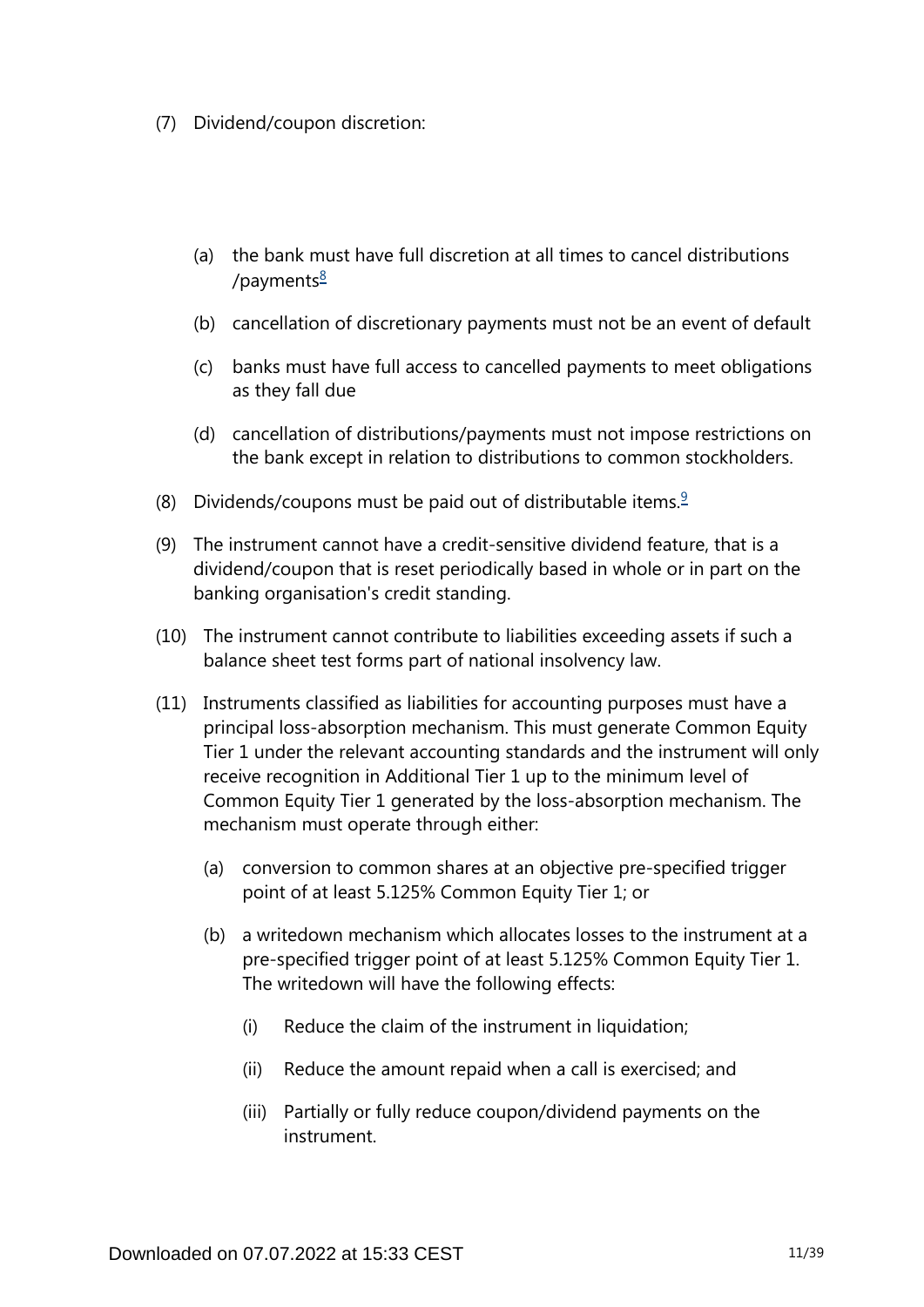- (12) The aggregate amount to be written down/converted for all instruments classified as liabilities for accounting purposes on breaching the trigger level must be at least the amount needed to immediately return the bank's Common Equity Tier 1 ratio to the trigger level or, if this is not possible, the full principal value of the instruments.
- (13) Neither the bank nor a related party over which the bank exercises control or significant influence can have purchased the instrument, nor can the bank directly or indirectly fund the instrument or the purchase of the instrument.
- (14) The instrument cannot have any features that hinder recapitalisation, such as provisions that require the issuer to compensate investors if a new instrument is issued at a lower price during a specified time frame.
- <span id="page-11-0"></span>(15) If the instrument is not issued out of an operating entity or the holding company in the consolidated group (eg a special purpose vehicle - "SPV"), proceeds must be immediately available without limitation to a single operating entity<sup>[10](#page-13-4)</sup> or the holding company in the consolidated group in a form which meets or exceeds all of the other criteria for inclusion in Additional Tier 1 capital.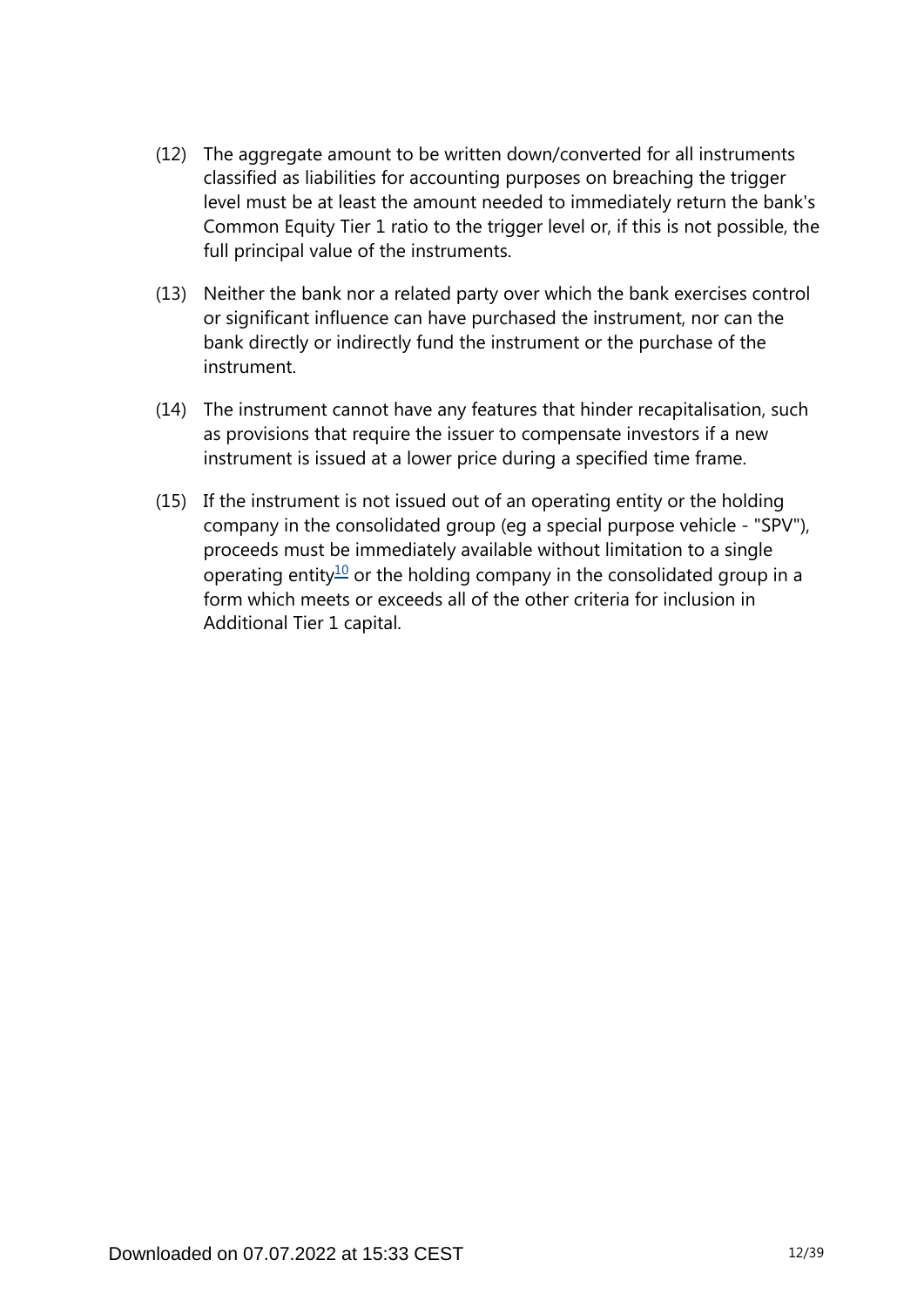- (16) The terms and conditions must have a provision that requires, at the option of the relevant authority, the instrument to either be written off or converted into common equity upon the occurrence of a trigger event, unless the criteria in [CAP10.12](https://www.bis.org/basel_framework/chapter/CAP/10.htm?tldate=20250101&inforce=20191215&published=20200605#paragraph_CAP_10_20191215_10_12) are met. Any compensation paid to instrument holders as a result of a write-off must be paid immediately in the form of common stock (or its equivalent in the case of non-joint stock companies) of either the issuing bank or the parent company of the consolidated group (including any successor in resolution) and must be paid prior to any public sector injection of capital (so that the capital provided by the public sector is not diluted). The issuing bank must maintain at all times all prior authorisation necessary to immediately issue the relevant number of shares specified in the instrument's terms and conditions should the trigger event occur. The trigger event:
	- (a) is the earlier of:
		- (i) a decision that a write-off, without which the firm would become non-viable, is necessary, as determined by the relevant authority; and
		- (ii) the decision to make a public sector injection of capital, or equivalent support, without which the firm would have become non-viable, as determined by the relevant authority; and
	- (b) is determined by the jurisdiction in which the capital is being given recognition for regulatory purposes. Therefore, where an issuing bank is part of a wider banking group and the issuing bank wishes the instrument to be included in the consolidated group's capital in addition to its solo capital, the terms and conditions must specify an additional trigger event. This additional trigger event is the earlier of:
		- (i) a decision that a write-off, without which the firm would become non-viable, is necessary, as determined by the relevant authority in the home jurisdiction; and
		- (ii) the decision to make a public sector injection of capital, or equivalent support, in the jurisdiction of the consolidated supervisor, without which the firm receiving the support would have become non-viable, as determined by the relevant authority in that jurisdiction.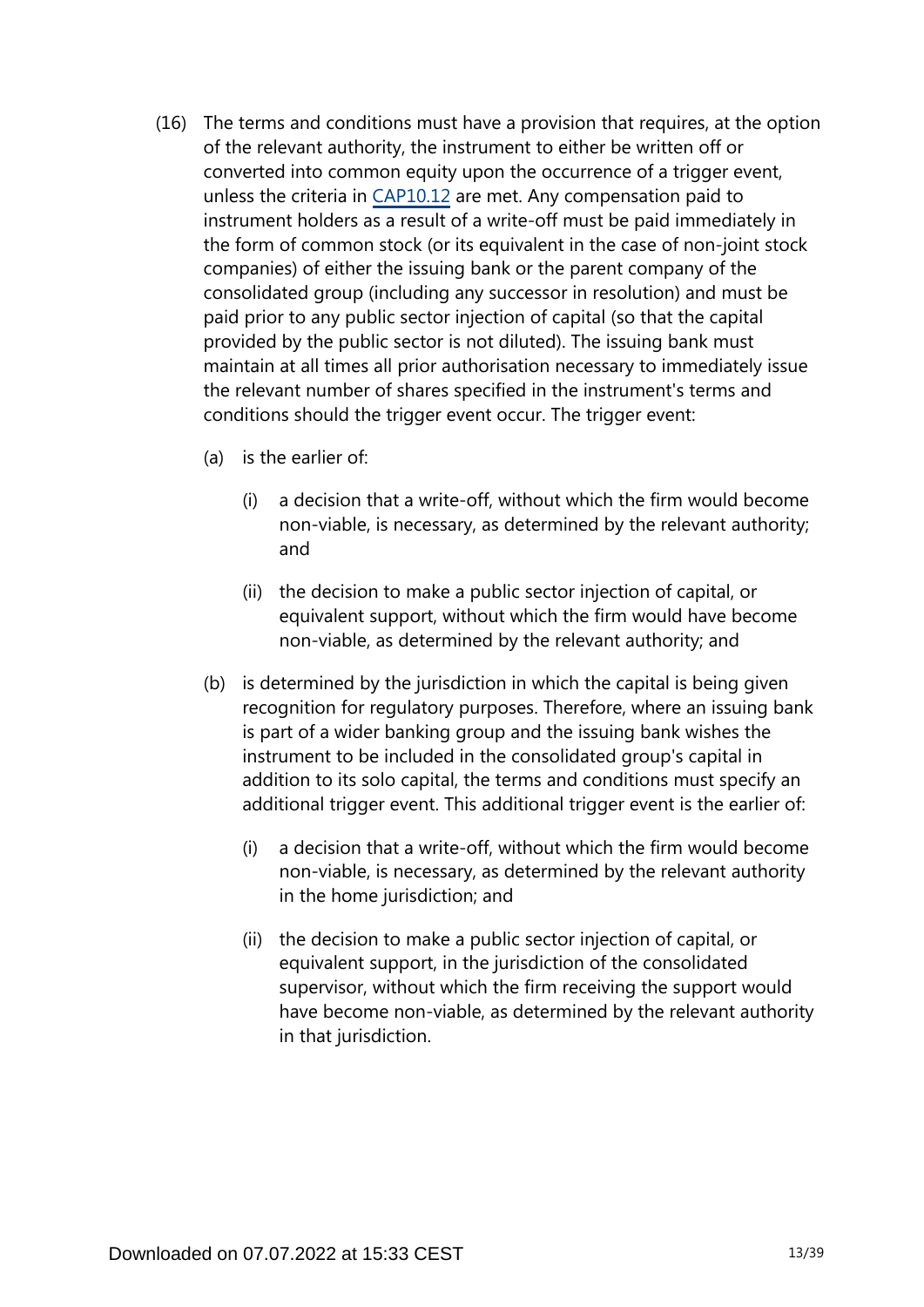#### *Footnotes*

<span id="page-13-3"></span>*[9](#page-10-1)*

- <span id="page-13-0"></span>*Replacement issues can be concurrent with but not after the instrument is called. [6](#page-9-0)*
- <span id="page-13-1"></span>*Minimum refers to the regulator's prescribed minimum requirement, which may be higher than the Basel III Pillar 1 minimum requirement. [7](#page-9-1)*
- <span id="page-13-2"></span>*A consequence of full discretion at all times to cancel distributions /payments is that "dividend pushers" are prohibited. An instrument with a dividend pusher obliges the issuing bank to make a dividend /coupon payment on the instrument if it has made a payment on another (typically more junior) capital instrument or share. This obligation is inconsistent with the requirement for full discretion at all times. Furthermore, the term "cancel distributions/payments" means extinguish these payments. It does not permit features that require the bank to make distributions/payments in kind. Banks may not allow investors to convert an Additional Tier 1 instrument to common equity upon non-payment of dividends, as this would also impede the practical ability of the bank to exercise its discretion to cancel payments. [8](#page-10-0)*

*It should be noted that, in many jurisdictions, distributions on Additional Tier 1 instruments (particularly those classified as liabilities but also, in some cases, on instruments that are equity-accounted) will be reflected as an expense item rather than as a distribution of profit (usually for tax reasons). The precondition of "distributable items" as a prudential criterion has therefore to be understood and applied in such a way that such distributions, even if not in violation of any legislation governing distributions by corporates, should not be allowed by the regulator if the distributable items are not adequate to provide for them.*

<span id="page-13-4"></span>*An operating entity is an entity set up to conduct business with clients with the intention of earning a profit in its own right. [10](#page-11-0)*

Downloaded on 07.07.2022 at 15:33 CEST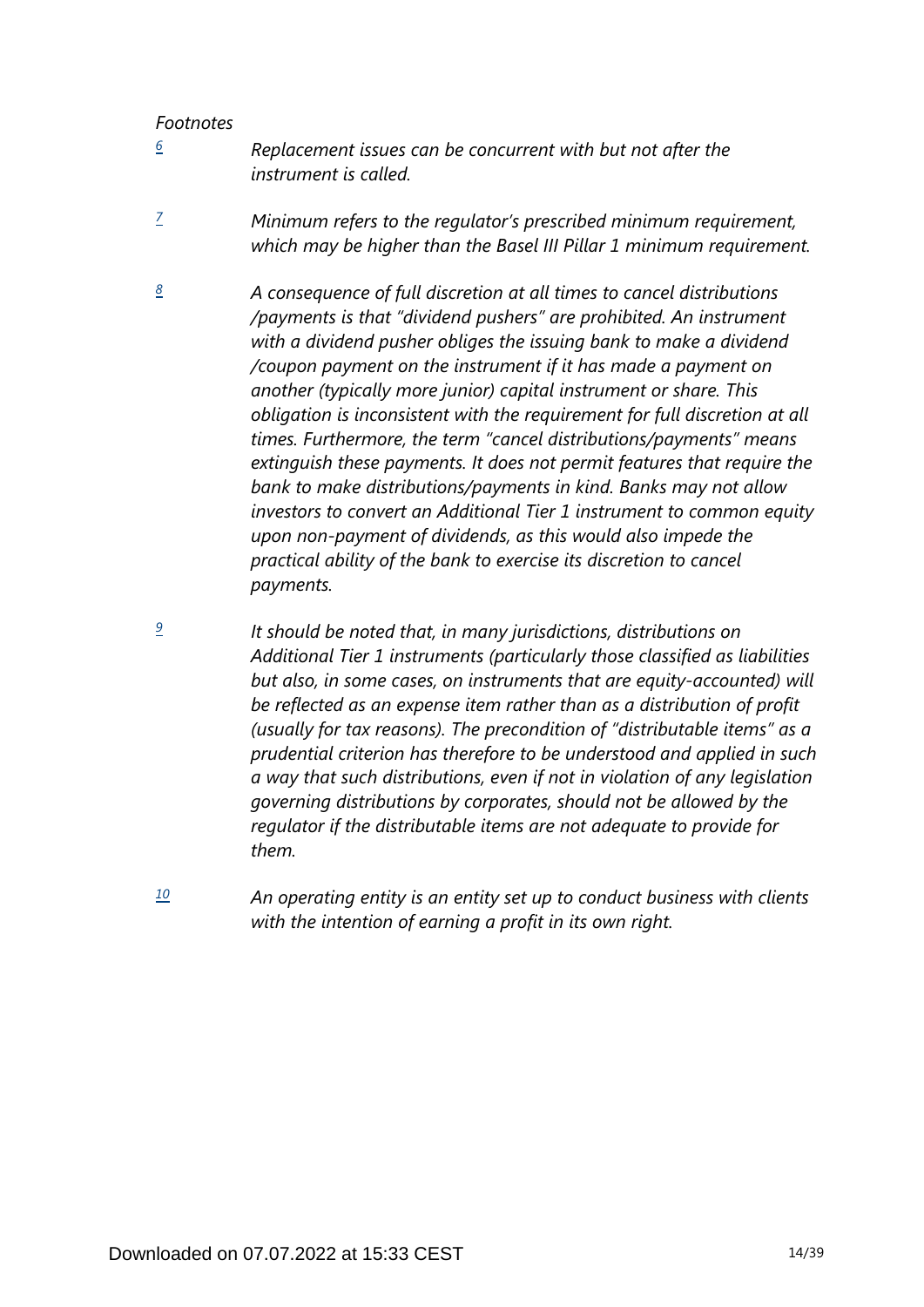#### *Does "paid-in" have to be paid-in with cash? FAQ1*

*FAQ*

*Paid-in capital generally refers to capital that has been received with finality by the bank, is reliably valued, fully under the bank's control and does not directly or indirectly expose the bank to the credit risk of the investor. The criteria for inclusion in capital do not specify how an instrument must be "paid-in". Payment of cash to the issuing bank is not always applicable, for example, when a bank issues shares as payment for the takeover of another company the shares would still be considered to be paid-in. However, a bank is required to have prior supervisory approval to include in capital an instrument which has not been paid-in with cash.*

*Where a bank uses a special vehicle to issue capital to investors and also provides support to the vehicle (eg by contributing a reserve), does the support contravene [CAP10.11\(](https://www.bis.org/basel_framework/chapter/CAP/10.htm?tldate=20250101&inforce=20191215&published=20200605#paragraph_CAP_10_20191215_10_11)3)? FAQ2*

> *Yes, the provision of support would constitute enhancement and breach [CAP10.11\(](https://www.bis.org/basel_framework/chapter/CAP/10.htm?tldate=20250101&inforce=20191215&published=20200605#paragraph_CAP_10_20191215_10_11)3).*

*If a Tier 1 security is structured in such a manner that after the first call date the issuer would have to pay withholding taxes assessed on interest payments that they did not have to pay before, would this constitute an incentive to redeem? It is like a more traditional step-up in the sense that the issuers' interest payments are increasing following the first call date; however, the stated interest does not change and the interest paid to the investor does not change. FAQ3*

*Yes, it would be considered a step-up.*

*Can the Committee give additional guidance on what will be considered an incentive to redeem? FAQ4*

> *The Committee does not intend to publish an exhaustive list of what is considered an incentive to redeem and so banks should seek guidance from their national supervisor on specific features and instruments. However, the following list provides some examples of what would be considered an incentive to redeem:*

- *- A call option combined with an increase in the credit spread of the instrument if the call is not exercised.*
- *- A call option combined with a requirement or an investor option to convert the instrument into shares if the call is not exercised.*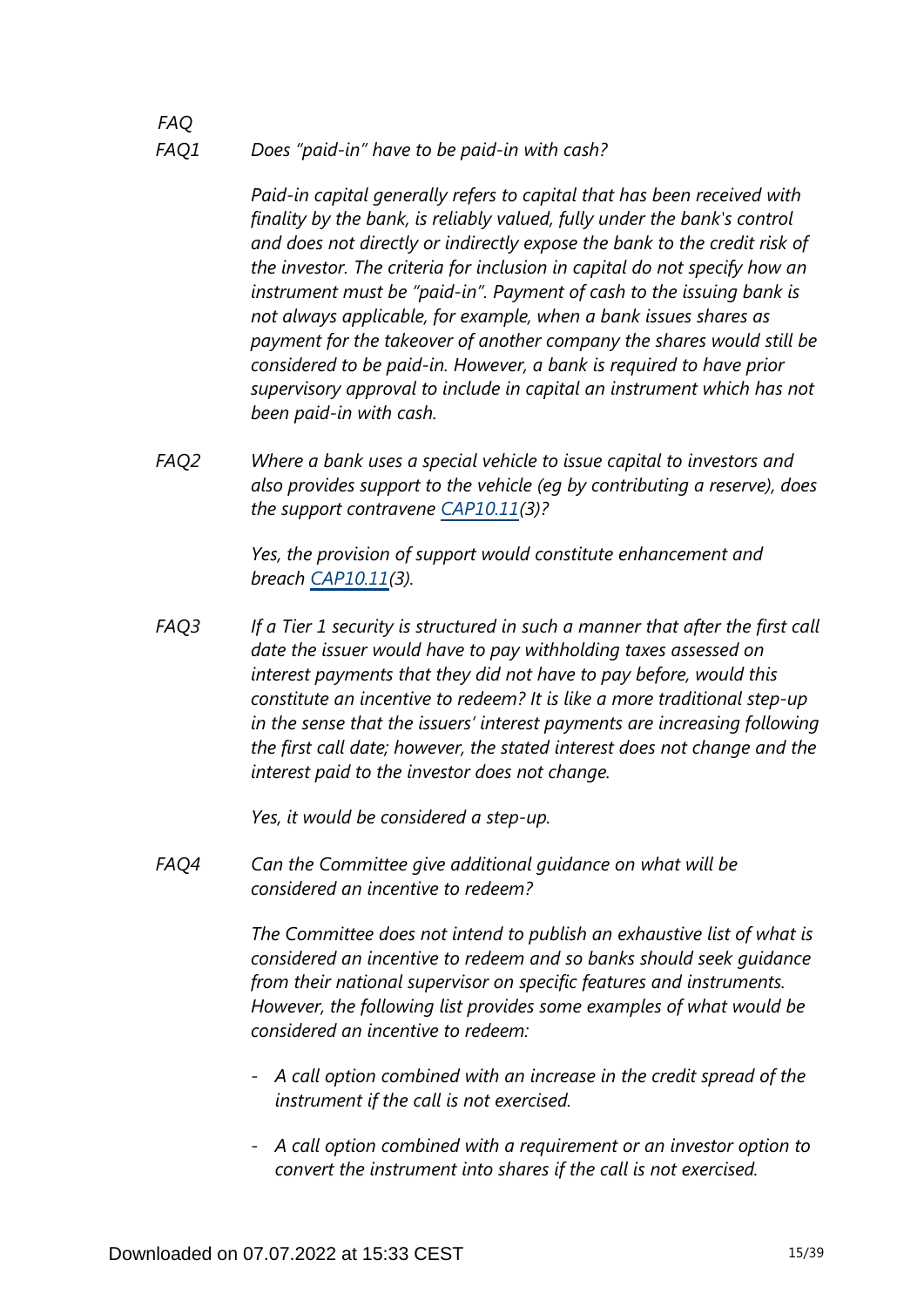*- A call option combined with a change in the reference rate where the credit spread over the second reference rate is greater than the initial payment rate less the swap rate (ie the fixed rate paid to the call date to receive the second reference rate). For example, if the initial reference rate is 0.9%, the credit spread over the initial reference rate is 2% (ie the initial payment rate is 2.9%), and the swap rate to the call date is 1.2% a credit spread over the second reference rate greater than 1.7% (2.9-1.2%) would be considered an incentive to redeem.*

*Conversion from a fixed rate to a floating rate (or vice versa) in combination with a call option without any increase in credit spread will not in itself be viewed as an incentive to redeem. However, as required by [CAP10.11](https://www.bis.org/basel_framework/chapter/CAP/10.htm?tldate=20250101&inforce=20191215&published=20200605#paragraph_CAP_10_20191215_10_11)(5), the bank must not do anything that creates an expectation that the call will be exercised.*

*Banks must not expect supervisors to approve the exercise of a call option for the purpose of satisfying investor expectations that a call will be exercised.*

*An Additional Tier 1 capital instrument must be perpetual, which is further clarified as there being no maturity date, step-ups or other incentives to redeem. In some jurisdictions, domestic law does not allow direct issuance of perpetual debt. If, however, a dated instrument' s terms and conditions include an automatic rollover feature, would the instrument be eligible for recognition as Additional Tier 1 capital? What about instruments with mandatory conversion into common shares on a pre-defined date? FAQ5*

> *Dated instruments that include automatic rollover features are designed to appear as perpetual to the regulator and simultaneously to appear as having a maturity to the tax authorities and/or legal system. This creates a risk that the automatic rollover could be subject to legal challenge and repayment at the maturity date could be enforced. As such, instruments with maturity dates and automatic rollover features should not be treated as perpetual.*

*An instrument may be treated as perpetual if it will mandatorily convert to common shares at a pre-defined date and has no original maturity date prior to conversion. However, if the mandatory conversion feature is combined with a call option (ie the mandatory conversion date and the call are simultaneous or near-simultaneous), such that the bank can call the instrument to avoid conversion, the instrument will be treated as having an incentive to redeem and will not be permitted to be included in Additional Tier 1. Note that there*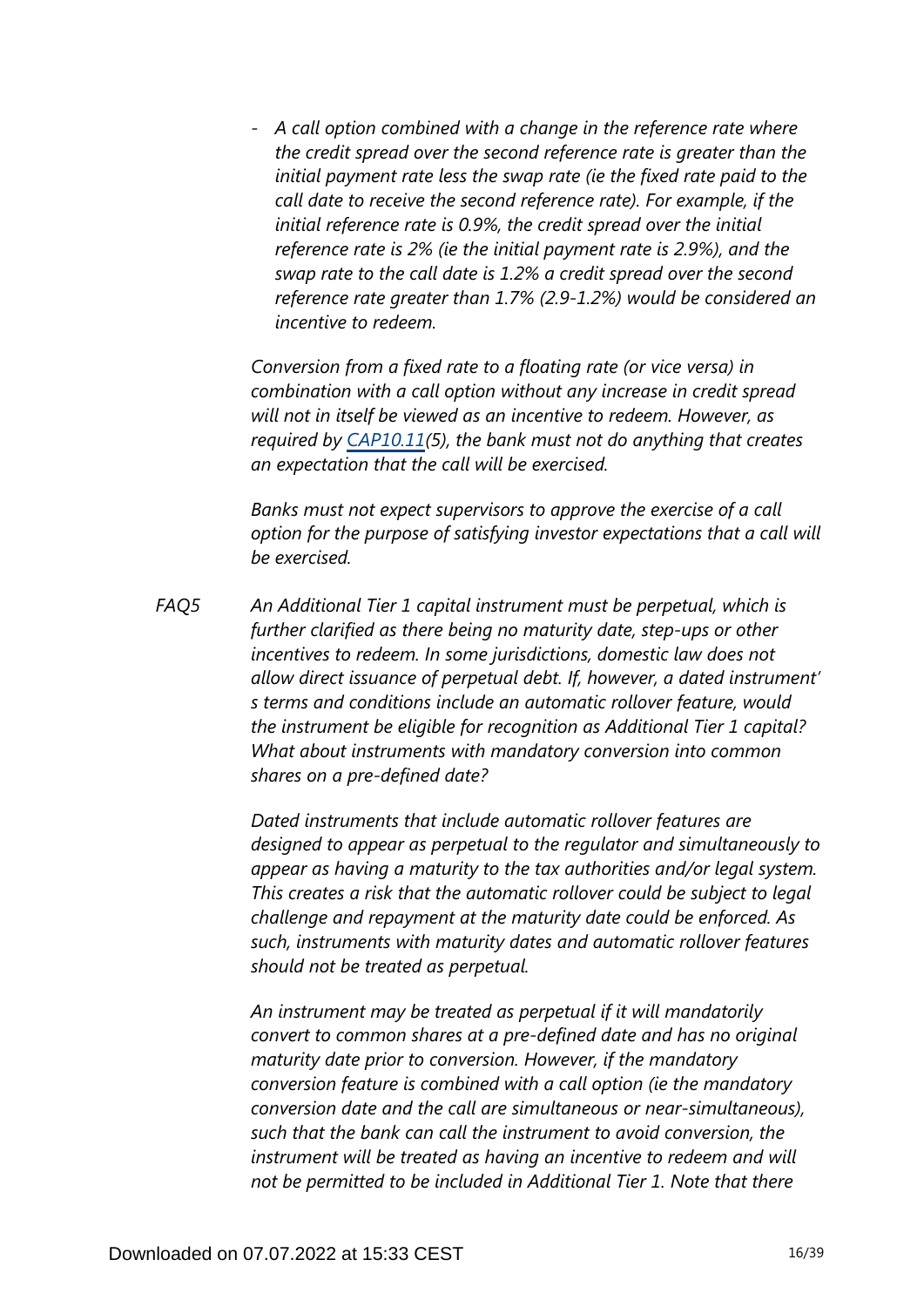*may be other facts and circumstances besides having a call option that may constitute an incentive to redeem.*

*An instrument is structured with a first call date after 5 years but thereafter is callable quarterly at every interest payment due date (subject to supervisory approval). The instrument does not have a stepup. Does the instrument meet [CAP10.11](https://www.bis.org/basel_framework/chapter/CAP/10.htm?tldate=20250101&inforce=20191215&published=20200605#paragraph_CAP_10_20191215_10_11)(4) and [CAP10.11](https://www.bis.org/basel_framework/chapter/CAP/10.htm?tldate=20250101&inforce=20191215&published=20200605#paragraph_CAP_10_20191215_10_11)(5) in terms of being perpetual with no incentive to redeem? FAQ6*

> *[CAP10.11](https://www.bis.org/basel_framework/chapter/CAP/10.htm?tldate=20250101&inforce=20191215&published=20200605#paragraph_CAP_10_20191215_10_11)(5) allows an instrument to be called by an issuer after a minimum period of 5 years. It does not preclude calling at times after that date or preclude multiple dates on which a call may be exercised. However, the specification of multiple dates upon which a call might be exercised must not be used to create an expectation that the instrument will be redeemed at the first call date, as this is prohibited by [CAP10.11\(](https://www.bis.org/basel_framework/chapter/CAP/10.htm?tldate=20250101&inforce=20191215&published=20200605#paragraph_CAP_10_20191215_10_11)4).*

*An Additional Tier 1 instrument can be redeemed within the first five years of issuance only on the occurrence of a tax event or regulatory event. Please advise whether: (a) a tax event must relate solely to taxation changes that adversely affect the tax treatment of dividend and interest payments from the issuer's perspective; (b) a tax event could also include tax changes from the holders' perspective, with or without the issuer seeking to compensate the investors with additional payments; and (c) issuers should be allowed to gross up distributions to compensate the investors with additional payments, or whether this should be regarded as akin to a step up and an incentive to redeem (either under a call option related to the "tax event" (if permitted), or otherwise when the five year call date is reached). FAQ7*

> *A tax event must relate to taxation changes in the jurisdiction of the issuer that increase an issuer's cash outflows to holders of capital instruments or adversely affect the tax treatment of dividend, interest payments or principal repayments from the issuer's perspective.*

*Any taxation changes that result in an increase in the cost of the issuance for the bank may be regarded as a tax event where the change in tax law is in the jurisdiction of the issuer and could not be anticipated at the issue date of the instrument. For example, where the issuer is required by a change in taxation law to withhold or deduct amounts otherwise payable to instrument holders, and is also required under the terms of the instrument to make additional payments to ensure that holders receive the amounts they would otherwise have received had no withholding or deduction been required, such a change in taxation law may be regarded as a tax event. Any*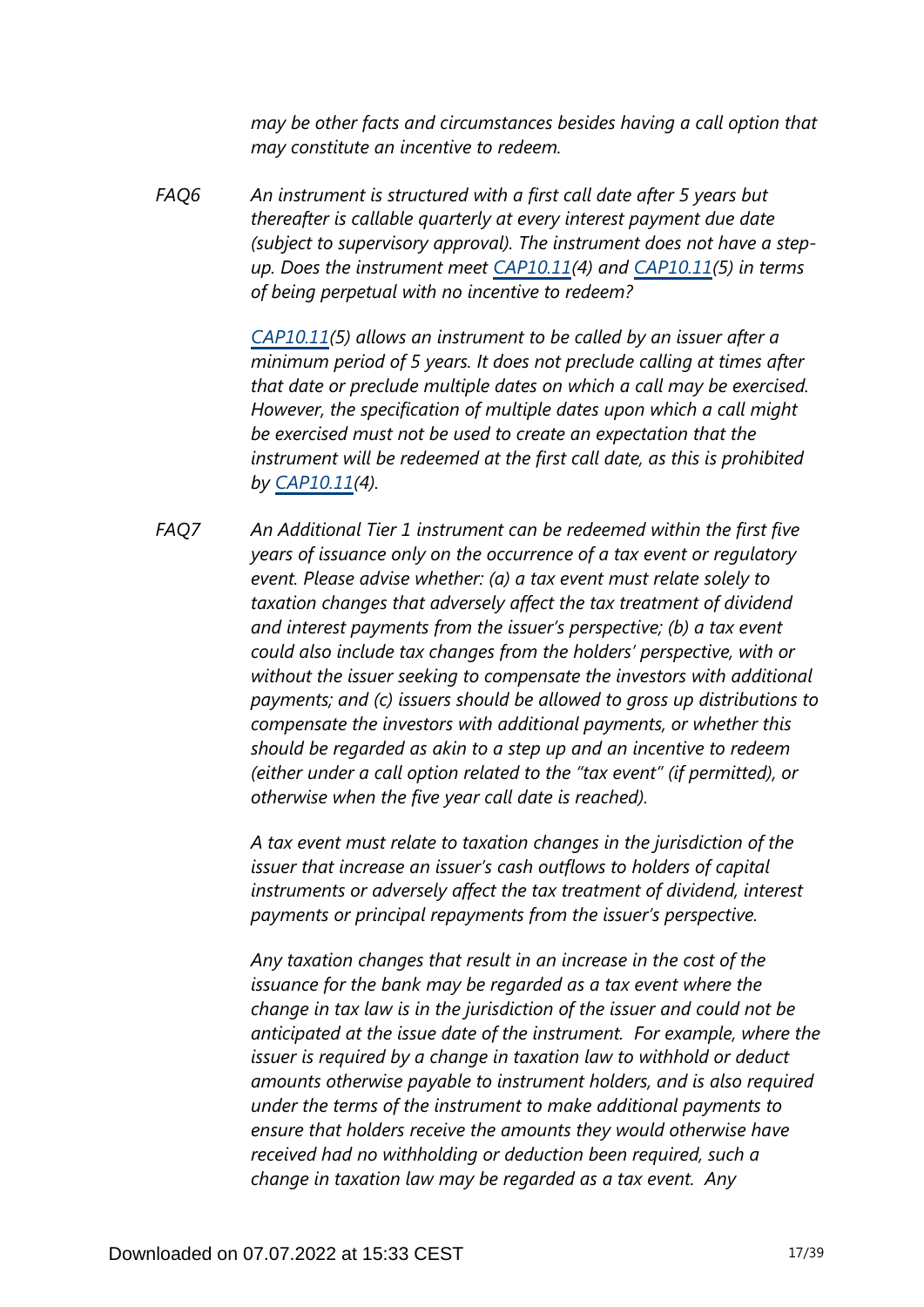*redemption on account of such a tax event will be subject to all of the conditions applicable to early redemptions within the jurisdiction. In the example, the contractual additional payments required to make investors whole for withholding taxes or deductions, in effect, represent the adverse impact of the tax change on the issuer.*

*Can the Basel Committee given an example of an action that would be considered to create an expectation that a call will be exercised? FAQ8*

> *If a bank were to call a capital instrument and replace it with an instrument that is more costly (eg has a higher credit spread) this might create an expectation that the bank will exercise calls on its other capital instruments. As a consequence banks should not expect their supervisors to permit them to call an instrument if the banks intends to replace it with an instrument issued at a higher credit spread.*

*Are dividend stopper arrangements acceptable (eg features that stop the bank making a dividend payment on its common shares if a dividend/coupon is not paid on its Additional Tier 1 instruments)? Are dividend stopper arrangements acceptable if they stop dividend /coupon payments on other Tier 1 instruments in addition to dividends on common shares? FAQ9*

> *Dividend stopper arrangements that stop dividend payments on common shares are not prohibited by the Basel standards. Furthermore, dividend stopper arrangements that stop dividend payments on other Additional Tier 1 instruments are not prohibited. However, stoppers must not impede the full discretion that a bank must have at all times to cancel distributions/payments on the Additional Tier 1 instrument, nor must they act in a way that could hinder the recapitalisation of the bank (see [CAP10.11](https://www.bis.org/basel_framework/chapter/CAP/10.htm?tldate=20250101&inforce=20191215&published=20200605#paragraph_CAP_10_20191215_10_11)(14)). For example, it would not be permitted for a stopper on an Additional Tier 1 instrument to:*

- *- attempt to stop payment on another instrument where the payments on this other instrument were not also fully discretionary;*
- *- prevent distributions to shareholders for a period that extends beyond the point in time that dividends/coupons on the Additional Tier 1 instrument are resumed; or*
- *- impede the normal operation of the bank or any restructuring activity (including acquisitions/disposals).*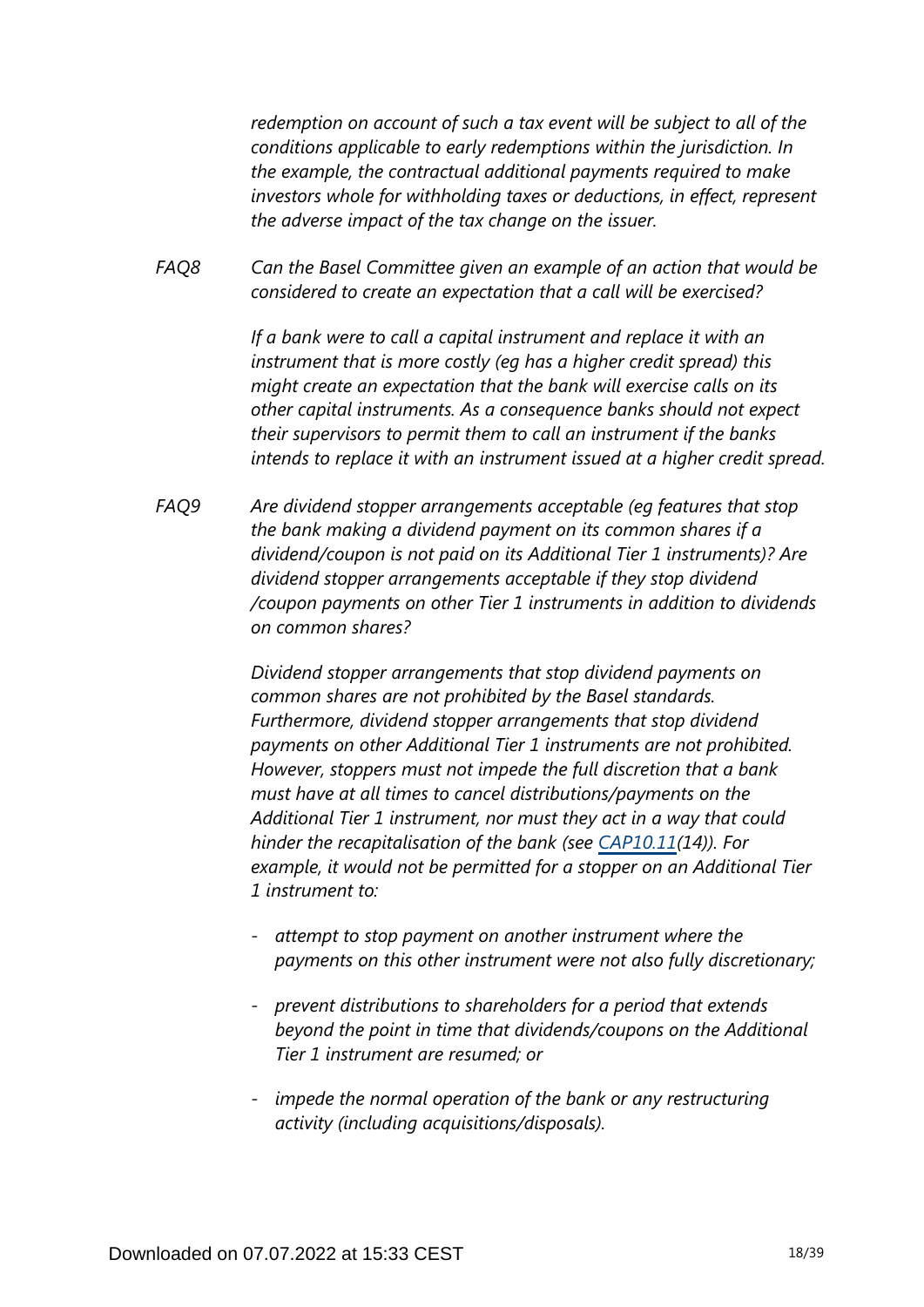*A stopper may act to prohibit actions that are equivalent to the payment of a dividend, such as the bank undertaking discretionary share buybacks.*

*If the instrument provides for an optional dividend to be paid, with prior supervisory approval, equal to the aggregate unpaid amount of any unpaid dividends, would it be considered as meeting [CAP10.11](https://www.bis.org/basel_framework/chapter/CAP/10.htm?tldate=20250101&inforce=20191215&published=20200605#paragraph_CAP_10_20191215_10_11)(7) (a)? What if the optional dividend is not specifically linked to the unpaid dividends, but structured as a bonus to reward investors in good times? FAQ10*

> *No, this contravenes [CAP10.11](https://www.bis.org/basel_framework/chapter/CAP/10.htm?tldate=20250101&inforce=20191215&published=20200605#paragraph_CAP_10_20191215_10_11)(7) which requires the bank to extinguish dividend/coupon payments. Any structuring as a bonus payment to make up for unpaid dividends is also prohibited.*

*Is the term "distributable items" in [CAP10.11\(](https://www.bis.org/basel_framework/chapter/CAP/10.htm?tldate=20250101&inforce=20191215&published=20200605#paragraph_CAP_10_20191215_10_11)8) intended to include "retained earnings", as is the case in [CAP10.8](https://www.bis.org/basel_framework/chapter/CAP/10.htm?tldate=20250101&inforce=20191215&published=20200605#paragraph_CAP_10_20191215_10_8)(5) for common shares? If yes, then how would this requirement work in the case of an Additional Tier 1 instrument classified as an accounting liability? FAQ11*

> *Distributable items in the criteria for common shares and Additional Tier 1 should be interpreted with reference to those items which are permitted to be distributed according to the relevant jurisdictional requirements, including any prohibitions that form part of those requirement.*

*For example, consider a jurisdiction in which distributable items consist of a company's retained earnings only and, as such, companies are not permitted to pay dividends (ie make distributions) to shareholders if the payment would result in negative retained earnings. Given that both the payment of dividends and coupons on shares / Additional Tier 1 instruments reduces retained earnings, their declaration (in the case of dividends) or payment (in the case of coupons) should be precluded in this jurisdiction if payment would result in (or increase) negative retained earnings.*

*It should be noted that in many jurisdictions distributions on Additional Tier 1 instruments (particularly those classified as liabilities but also, in some cases, on instruments which are equity accounted) will be reflected as an expense item rather than as a distribution of profit (usually for tax reasons). The precondition of "distributable items" as a prudential criterion has therefore to be understood and applied in such a way that such distributions even if not in violation of any legislation governing distributions by corporates, should not be allowed by the*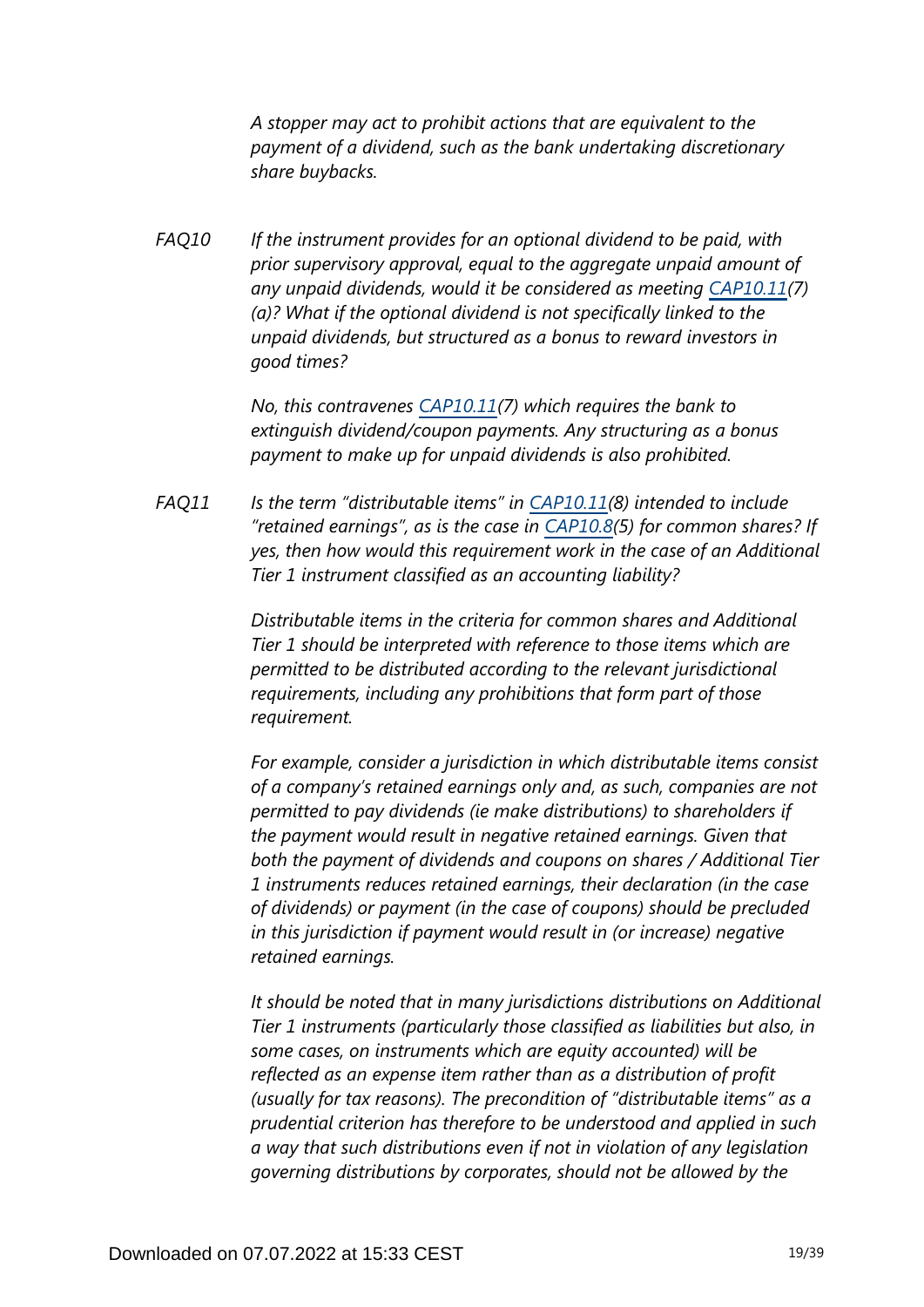*regulator if the distributable items are not adequate to provide for them.*

*Can the dividend/coupon rate be based on movements in a market index? Is resetting of the margin permitted at all? Does [CAP10.11](https://www.bis.org/basel_framework/chapter/CAP/10.htm?tldate=20250101&inforce=20191215&published=20200605#paragraph_CAP_10_20191215_10_11)(9) prevent the use of a reference rate for which the bank is a reference entity (eg the London Interbank Offered Rate)? FAQ12*

> *The aim of [CAP10.11\(](https://www.bis.org/basel_framework/chapter/CAP/10.htm?tldate=20250101&inforce=20191215&published=20200605#paragraph_CAP_10_20191215_10_11)9) is to prohibit the inclusion of instruments in Additional Tier 1 where the credit spread of the instrument will increase as the credit standing of the bank decreases. Banks may use a broad index as a reference rate in which the issuing bank is a reference entity, however, the reference rate should not exhibit significant correlation with the bank's credit standing. If a bank plans to issue capital instruments where the margin is linked to a broad index in which the bank is a reference entity, the bank should ensure that the dividend/coupon is not credit sensitive. National supervisors may provide guidance on the reference rates that are permitted in their jurisdictions or may disallow inclusion of an instrument in regulatory capital if they deem the reference rate to be credit sensitive.*

*Is [CAP10.11\(](https://www.bis.org/basel_framework/chapter/CAP/10.htm?tldate=20250101&inforce=20191215&published=20200605#paragraph_CAP_10_20191215_10_11)10) irrelevant if national insolvency law does not include an assets exceeding liabilities test? FAQ13*

> *Yes, it is irrelevant where liabilities exceeding assets does not form part of the insolvency test under the national insolvency law that applies to the issuing bank. However, if a branch wants to issue an instrument in a foreign jurisdiction where insolvency law is different from the jurisdiction where the parent bank is based, the issue documentation must specify that the insolvency law in the parent bank's jurisdiction will apply.*

*If a related party of the bank purchases the capital instrument but third-party investors bear all the risks and rewards associated with the instrument and there is no counterparty risk (eg a fund manager or insurance subsidiary invests for the benefit of fund investors or insurance policyholders), does this contravene [CAP10.11](https://www.bis.org/basel_framework/chapter/CAP/10.htm?tldate=20250101&inforce=20191215&published=20200605#paragraph_CAP_10_20191215_10_11)(13)? FAQ14*

> *The intention of the criterion is to prohibit the inclusion of instruments in capital in cases where the bank retains any of the risk of the instruments. The criterion is not contravened if the third-party investors bear all of the risks.*

*Does [CAP10.11](https://www.bis.org/basel_framework/chapter/CAP/10.htm?tldate=20250101&inforce=20191215&published=20200605#paragraph_CAP_10_20191215_10_11)(13) require an exclusion from regulatory capital where a bank provides funding to a borrower that purchases the capital FAQ15*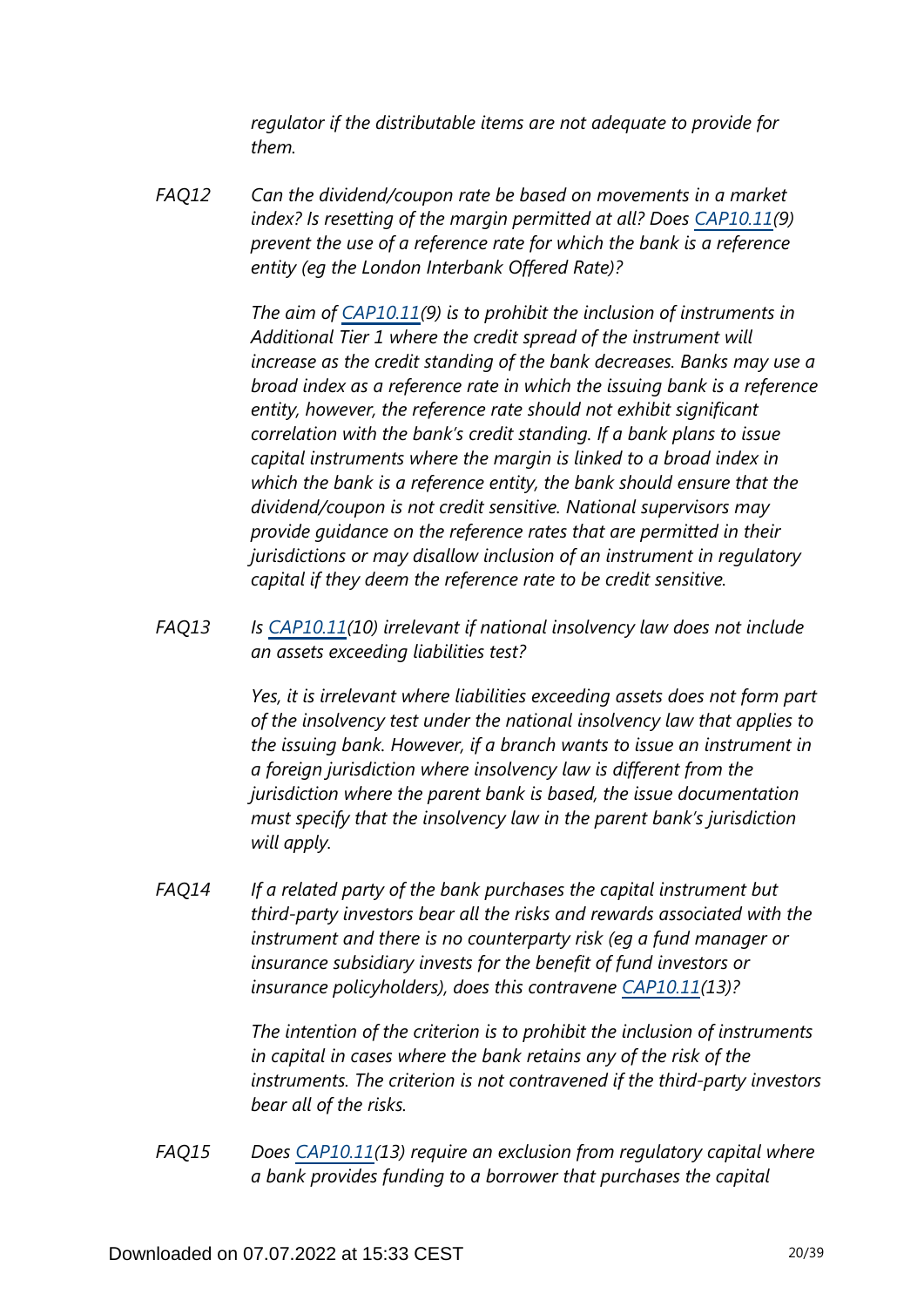*instruments of the bank where: (a) the bank has full recourse to the borrower; and (b) the funding was not provided specifically for the purpose of purchasing the capital of the bank (eg it was provided for the purpose of holding a diversified portfolio of investments)?*

*No. Banks must ensure full compliance with [CAP10.11](https://www.bis.org/basel_framework/chapter/CAP/10.htm?tldate=20250101&inforce=20191215&published=20200605#paragraph_CAP_10_20191215_10_11)(13) in economic terms irrespective of the specific legal features underpinning the transaction.*

*Is it correct to assume that regulators are to look at the form of instrument issued to the SPV as well as instruments issued by the SPV to end investors? FAQ16*

> *Yes, capital instruments issued to the SPV have to meet fully all the eligibility criteria as if the SPV itself was an end investor – ie the bank cannot issue capital of a lower quality (eg Tier 2) to an SPV and have an SPV issue higher quality capital to third-party investors to receive recognition as higher quality capital.*

*Can Tier 2 capital issued by an SPV be upstreamed as Tier 1 capital for the consolidated group? FAQ17*

> *If an SPV issues Tier 2 capital to investors and upstreams the proceeds by investing in Tier 1 issued by an operating entity or the holding company of the group, the transaction will be classified as Tier 2 capital for the consolidated group. Furthermore, the instrument issued by the operating entity or holding company must also be classified as Tier 2 for all other requirements that apply to that entity (eg solo or sub-consolidated capital requirements and disclosure requirements).*

*Regarding [CAP10.11](https://www.bis.org/basel_framework/chapter/CAP/10.htm?tldate=20250101&inforce=20191215&published=20200605#paragraph_CAP_10_20191215_10_11)(16), consider a bank that issues capital out of a foreign subsidiary, and wishes to use such capital to meet both the solo requirements of the foreign subsidiary and include the capital in the consolidated capital of the group. Is it correct that the relevant authority in jurisdiction of the consolidated supervisor must have the power to trigger write-down / conversion of the instrument in addition to the relevant authority in the jurisdiction of the foreign subsidiary? FAQ18*

*Yes, this is correct.*

*To ensure that the scope of application of the non-viability trigger is exercised consistently across jurisdictions does the Basel Committee intend to issue any further guidance on what constitutes the point of non-viability? FAQ19*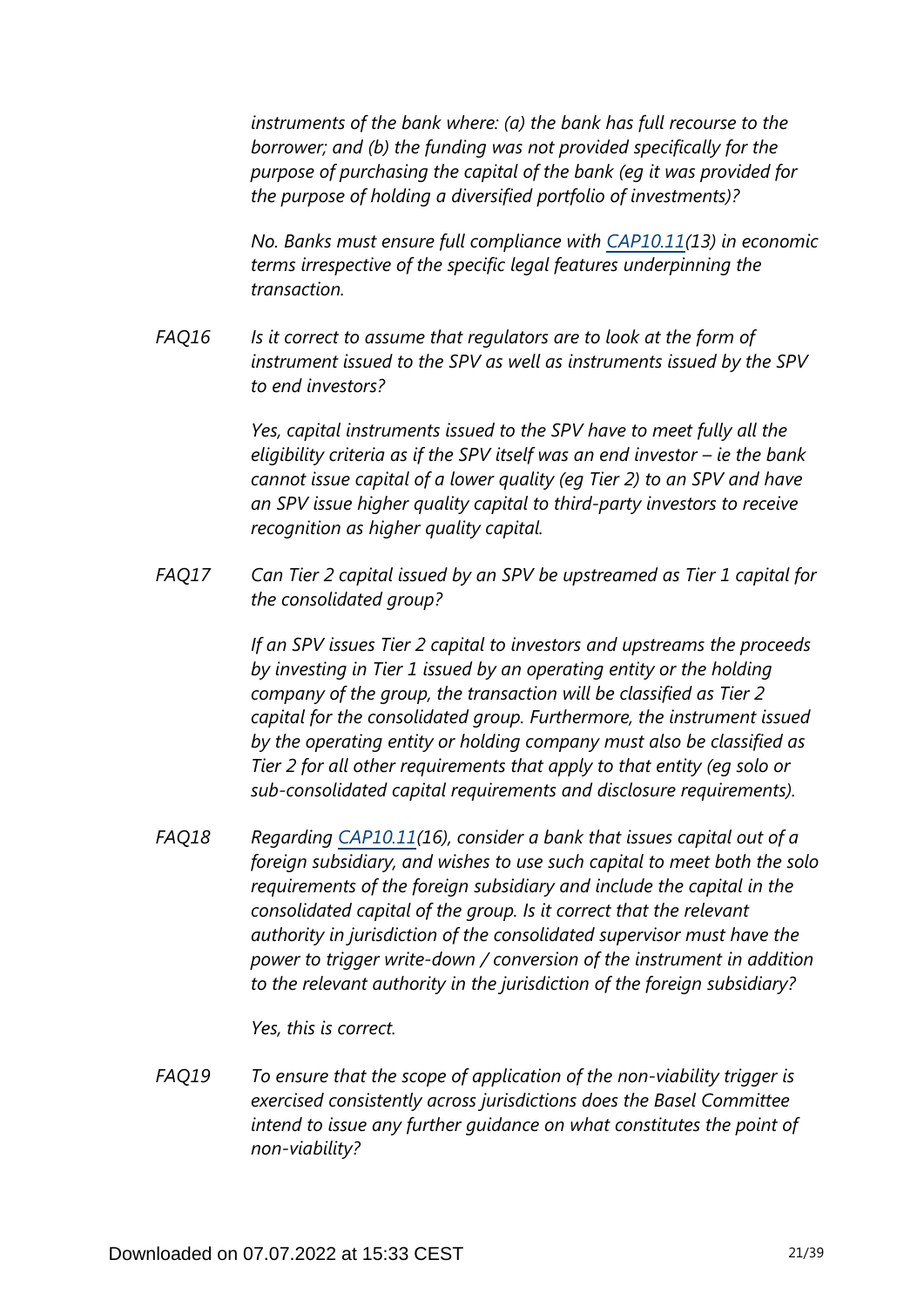*Banks should seek advice from their relevant national authority if they have questions about national implementation.*

*How should conversion at the point of non-viability operate for issues out of SPVs? FAQ20*

> *The write-off of the instruments issued from the SPV to end investors should mirror the write-off of the capital issued from the operating entity or holding company to the SPV. Banks should discuss whether the specific arrangements of each instrument meet this broad concept with their relevant national authority.*

*Assuming compliance with all relevant legal conditions that may exist can the compensation upon the point of non-viability trigger be paid in the form of common shares of the holding company of the bank? FAQ21*

> *Yes, national authorities may allow common shares paid as compensation to be those of the bank's holding company. This is permitted because neither the issuance of shares of the bank nor the issuance of shares of the holding company affect the level of common equity created at the bank when the liability represented by the capital instruments is written off. National authorities may require that banks that intend to do this seek the relevant authority's approval before the issuance of such capital instruments.*

*While [CAP10.11](https://www.bis.org/basel_framework/chapter/CAP/10.htm?tldate=20250101&inforce=20191215&published=20200605#paragraph_CAP_10_20191215_10_11)(11) requires either writedown or conversion to equity of the Additional Tier 1 instrument (accounted for as a liability), the non-viability trigger (ie gone-concern trigger for all non-common equity Tier 1 and Tier 2 instruments) in [CAP10.11](https://www.bis.org/basel_framework/chapter/CAP/10.htm?tldate=20250101&inforce=20191215&published=20200605#paragraph_CAP_10_20191215_10_11)(16) requires either write-off or conversion to equity. Did the Basel Committee intend to differentiate the loss absorption mechanism between the writedown and write-off? FAQ22*

> *Additional Tier 1 instruments accounted for as liabilities are required to meet both the requirements for the point of non-viability and the principal loss-absorbency requirements in [CAP10.11](https://www.bis.org/basel_framework/chapter/CAP/10.htm?tldate=20250101&inforce=20191215&published=20200605#paragraph_CAP_10_20191215_10_11)(11).*

*To meet the point-of-non-viability requirements, the instrument needs to be capable of being permanently written off or converted to common shares at the trigger event. Temporary writedown mechanisms cannot meet this requirement.*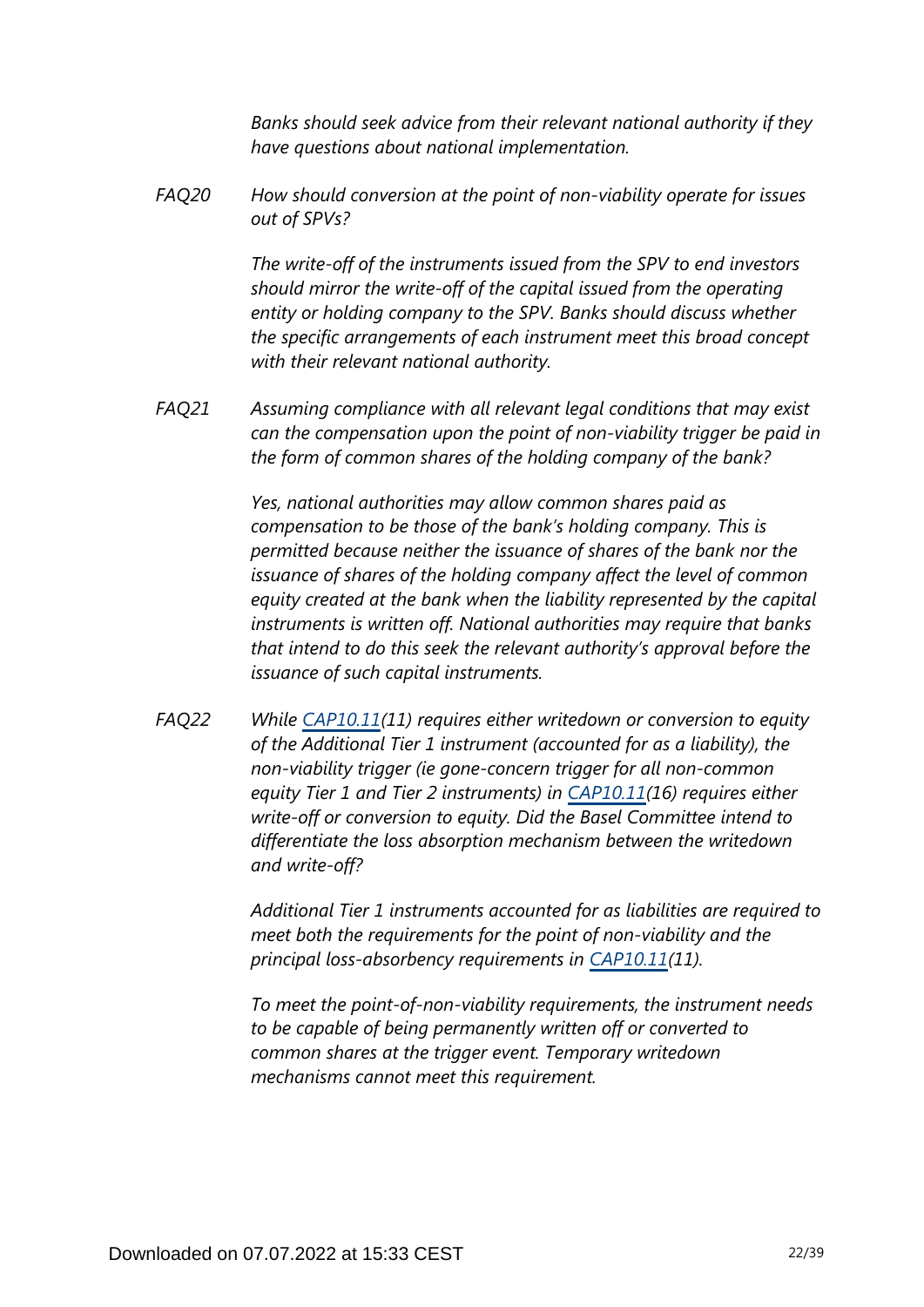*Regarding the writedown or conversion requirements for Additional Tier 1 instruments accounted for as liabilities, a temporary writedown mechanism is only permitted if it meets the conditions in [CAP10.11\(](https://www.bis.org/basel_framework/chapter/CAP/10.htm?tldate=20250101&inforce=20191215&published=20200605#paragraph_CAP_10_20191215_10_11)11) and [CAP10.11](https://www.bis.org/basel_framework/chapter/CAP/10.htm?tldate=20250101&inforce=20191215&published=20200605#paragraph_CAP_10_20191215_10_11)(12).*

*A deferred tax liability (DTL) could arise when a bank writes down or writes-off an instrument as a result of the principal loss-absorption or the non-viability requirement being triggered. Should the amount recognised as regulatory capital, both at the point of issuance and during the life of the instrument, be net of potential deferred tax liabilities that could arise when the instrument is written down or written off? FAQ23*

> *Yes. The amount recognised as regulatory capital should be adjusted to account for any DTLs or tax payment resulting from the conversion or writedown or any other foreseeable tax liability or tax payment related to the instruments due at the moment of conversion or writedown or write-off. The adjustment should be made from the point of issuance. Institutions shall assess and justify the amount of any foreseeable tax liabilities or tax payments to the satisfaction of their supervisory authorities, taking into account in particular the local tax treatment and the structure of the group.*

> *Where netting of DTLs against deferred tax assets is allowed, banks should seek guidance from supervisory authorities on the treatment of DTLs associated with the conversion, writedown or write-off of regulatory capital instrument.*

*Regarding the reform of benchmark reference rates, will amendments to the contractual terms of capital instruments that are undertaken to prepare for the transition to the new benchmark rates result in a reassessment of their eligibility as regulatory capital? FAQ24*

> *Amendments to the contractual terms of capital instruments could potentially trigger a reassessment of their eligibility as regulatory capital in some jurisdictions. A reassessment could result in an existing capital instrument being treated as a new instrument. This in turn could result in breaching the minimum maturity and call date requirements. Similarly, existing capital instruments issued under Basel II that are being phased out could also fail to meet eligibility requirements if they are treated as new instruments. The Committee confirms that amendments to capital instruments pursued solely for the purpose of implementing benchmark rate reforms will not result in them being treated as new instruments for the purpose of assessing the*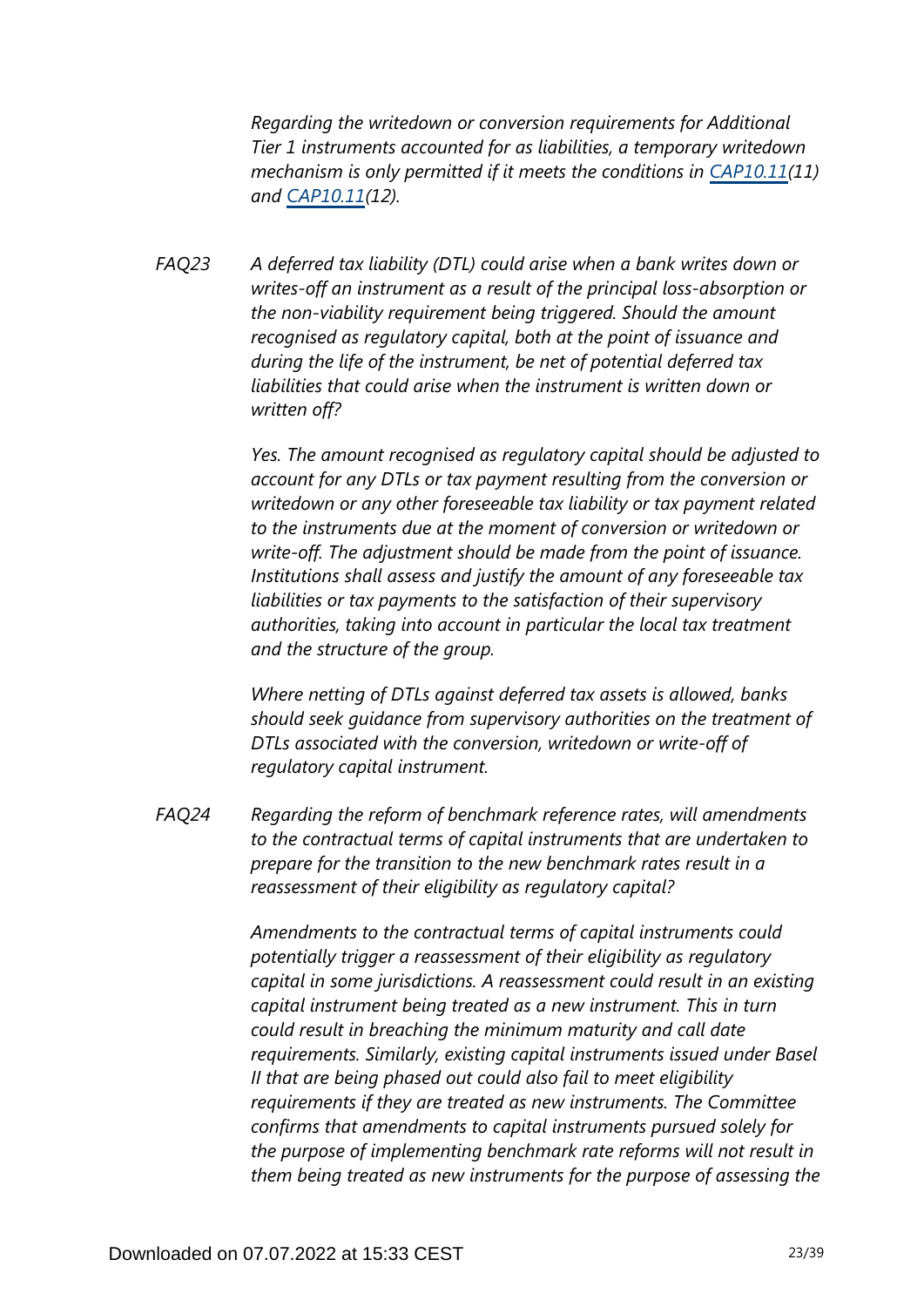*minimum maturity and call date requirements or affect their eligibility for transitional arrangements of Basel III.*

- **10.12** The terms and conditions of Additional Tier 1 instruments must include a writeoff or conversion provision activated at the option of the relevant authority upon the occurrence of the trigger event (as described in [CAP10.11\(](https://www.bis.org/basel_framework/chapter/CAP/10.htm?tldate=20250101&inforce=20191215&published=20200605#paragraph_CAP_10_20191215_10_11)16)) unless the following criteria are met. The same criteria apply in the case of the requirement for a write-off or conversion provision in Tier 2 instruments (as described in [CAP10.16\(](https://www.bis.org/basel_framework/chapter/CAP/10.htm?tldate=20250101&inforce=20191215&published=20200605#paragraph_CAP_10_20191215_10_16)10)):
	- (1) the governing jurisdiction of the bank has in place laws that:
		- (a) require such instruments to be written off upon such event, or
		- (b) otherwise require such instruments to fully absorb losses before tax payers are exposed to loss; and
	- (2) it is disclosed by the relevant regulator and by the issuing bank, in issuance documents issued on or after 1 January 2013, that such instruments are subject to loss under [CAP10.12](https://www.bis.org/basel_framework/chapter/CAP/10.htm?tldate=20250101&inforce=20191215&published=20200605#paragraph_CAP_10_20191215_10_12)(1).

## *FAQ*

*Does the option for loss absorbency at the point of non-viability to be implemented through statutory means release banks from the requirement of [CAP10.11](https://www.bis.org/basel_framework/chapter/CAP/10.htm?tldate=20250101&inforce=20191215&published=20200605#paragraph_CAP_10_20191215_10_11)(11) to have a contractual principal loss absorption mechanism for Tier 1 instrument classified as liabilities? FAQ1*

> *No, this option does not release banks from any of the requirements in [CAP.](https://www.bis.org/basel_framework/standard/CAP.htm?tldate=20250101)*

*What should a bank do if it is unsure whether the governing jurisdiction has the laws in place as set out in [CAP10.12?](https://www.bis.org/basel_framework/chapter/CAP/10.htm?tldate=20250101&inforce=20191215&published=20200605#paragraph_CAP_10_20191215_10_12) FAQ2*

> *It should seek guidance from the relevant national authority in its jurisdiction.*

*[CAP10.11](https://www.bis.org/basel_framework/chapter/CAP/10.htm?tldate=20250101&inforce=20191215&published=20200605#paragraph_CAP_10_20191215_10_11)(16) and [CAP10.12](https://www.bis.org/basel_framework/chapter/CAP/10.htm?tldate=20250101&inforce=20191215&published=20200605#paragraph_CAP_10_20191215_10_12) describe two scenarios. In the latter, the governing jurisdiction of the bank has sufficient powers to write down Additional Tier 1 and Tier 2 instruments. In the former, these powers are not deemed sufficient and contractual provisions (that amount to an embedded option that is to be triggered by the relevant authority) are required in these instruments. The ability of the relevant authority FAQ3*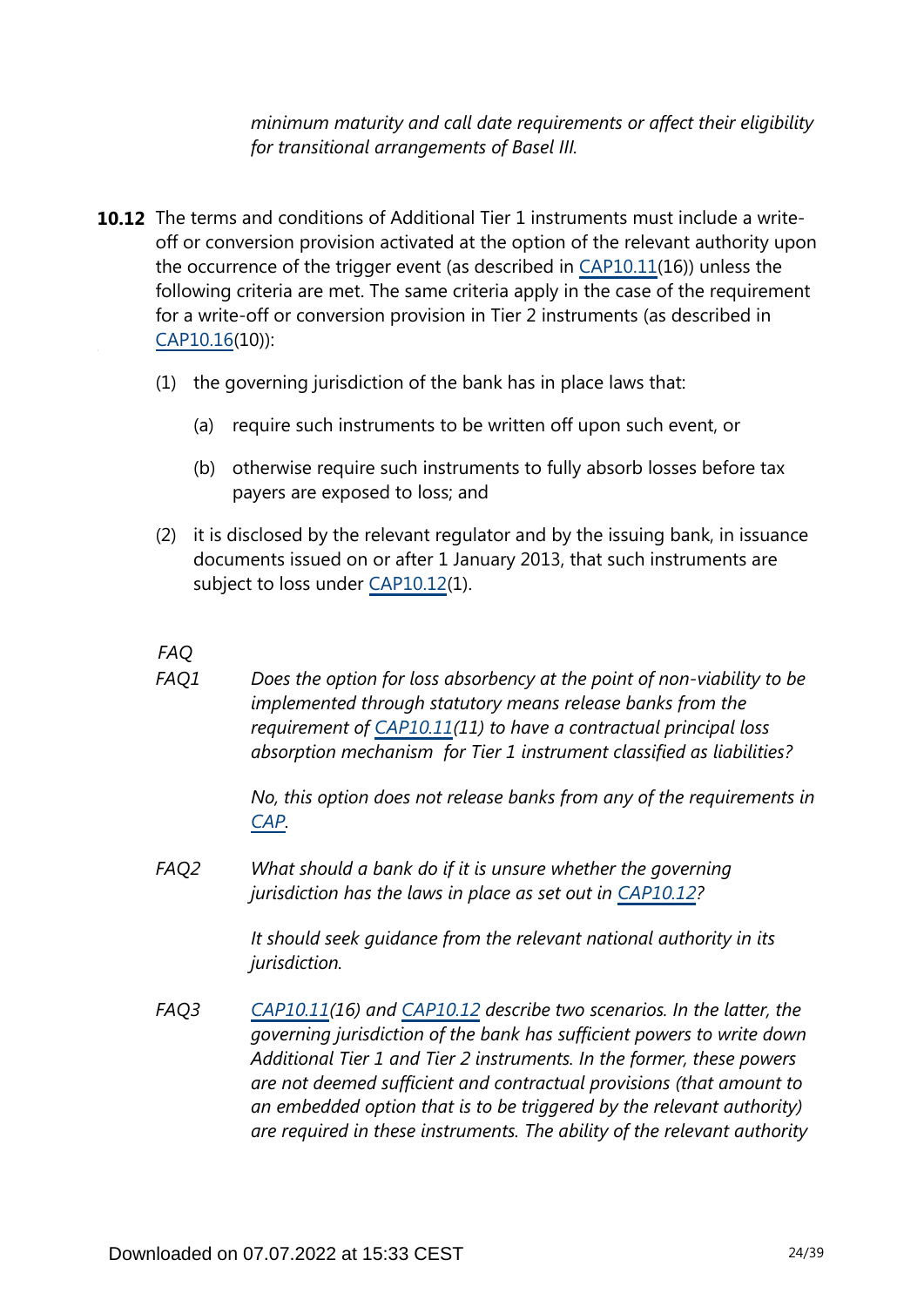*to exercise an embedded option in a regulatory instrument also requires that they have the authority to do so. What is the difference between the powers required in first and second scenarios?*

*In both cases the relevant authority must have the power to write down or convert the instrument. In the latter scenario the authorities have the statutory power to enact the conversion/writedown irrespective of the terms and conditions of the instrument. In the former scenario the authorities have the power to enact the conversion /writedown in accordance with the terms and conditions of the instrument. In both cases, the fact that the instrument is subject to loss as a result of the relevant authority exercising such power must be made clear. In the latter scenario, there needs to be disclosure by the relevant regulator and by the issuing bank, in issuance documents going forward. In the former scenario, this needs to be specified in the terms and conditions of the instrument.*

**10.13** Stock surplus (ie share premium) that is not eligible for inclusion in Common Equity Tier 1, will only be permitted to be included in Additional Tier 1 capital if the shares giving rise to the stock surplus are permitted to be included in Additional Tier 1 capital.

# **Tier 2 capital**

- **10.14** Tier 2 capital consists of the sum of the following elements:
	- (1) instruments issued by the bank that meet the criteria for inclusion in Tier 2 capital (and are not included in Tier 1 capital);
	- (2) stock surplus (share premium) resulting from the issue of instruments included in Tier 2 capital;
	- (3) instruments issued by consolidated subsidiaries of the bank and held by third parties that meet the criteria for inclusion in Tier 2 capital and are not included in Tier 1 capital. See [CAP10.20](https://www.bis.org/basel_framework/chapter/CAP/10.htm?tldate=20250101&inforce=20191215&published=20200605#paragraph_CAP_10_20191215_10_20) to [CAP10.26](https://www.bis.org/basel_framework/chapter/CAP/10.htm?tldate=20250101&inforce=20191215&published=20200605#paragraph_CAP_10_20191215_10_26) for the relevant criteria;
	- (4) certain loan-loss provisions as specified in [CAP10.18](https://www.bis.org/basel_framework/chapter/CAP/10.htm?tldate=20250101&inforce=20191215&published=20200605#paragraph_CAP_10_20191215_10_18) and [CAP10.19;](https://www.bis.org/basel_framework/chapter/CAP/10.htm?tldate=20250101&inforce=20191215&published=20200605#paragraph_CAP_10_20191215_10_19) and
	- (5) regulatory adjustments applied in the calculation of Tier 2 capital.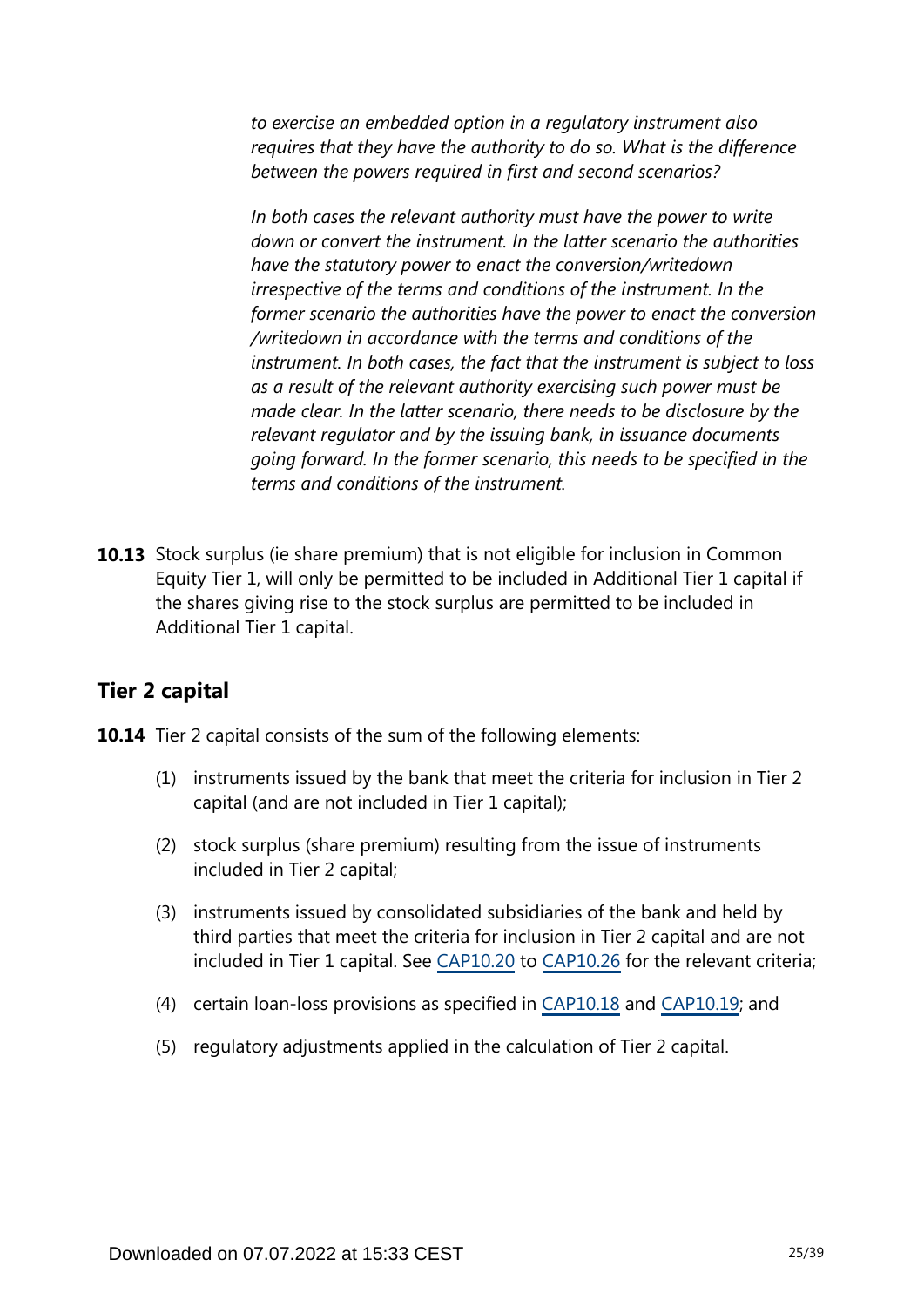#### *FAQ Can subordinated loans be included in regulatory capital? FAQ1*

*Yes. As long as the subordinated loans meet all the criteria required for Additional Tier 1 or Tier 2 capital, banks can include these items in their regulatory capital.*

- **10.15** The treatment of instruments issued out of consolidated subsidiaries of the bank and the regulatory adjustments applied in the calculation of Tier 2 capital are addressed in separate sections.
- **10.16** The objective of Tier 2 is to provide loss absorption on a gone-concern basis. Based on this objective, the following criteria must be met or exceeded for an instrument to be included in Tier 2 capital.
	- (1) Issued and paid-in
	- (2) Subordinated to depositors and general creditors of the bank. In the case of an issue by a holding company, the instrument must be subordinated to all general creditors.
	- (3) Is neither secured nor covered by a guarantee of the issuer or related entity or other arrangement that legally or economically enhances the seniority of the claim vis-à-vis depositors and general bank creditors
	- (4) Maturity:
		- (a) Minimum original maturity of at least five years
		- (b) Recognition in regulatory capital in the remaining five years before maturity will be amortised on a straight line basis.
		- (c) There are no step-ups or other incentives to redeem.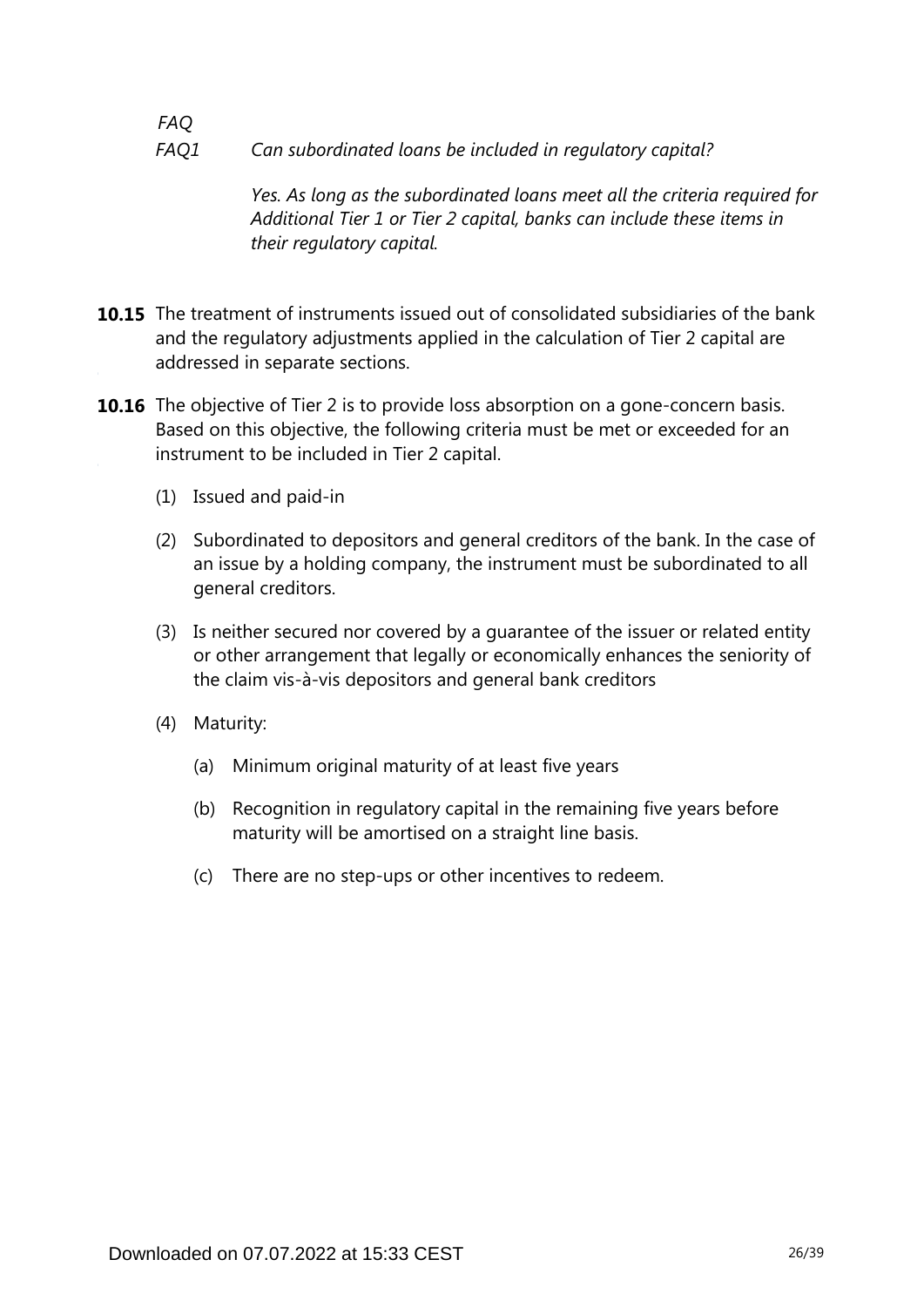- <span id="page-26-0"></span>(5) May be callable at the initiative of the issuer only after a minimum of five years:
	- (a) To exercise a call option a bank must receive prior supervisory approval;
	- (b) A bank must not do anything that creates an expectation that the call will be exercised: $11$  and
	- (c) Banks must not exercise a call unless:
		- (i) they replace the called instrument with capital of the same or better quality and the replacement of this capital is done at conditions which are sustainable for the income capacity of the bank: $12$  or
		- (ii) the bank demonstrates that its capital position is well above the minimum capital requirements after the call option is exercised. $13$
	- (d) The use of tax event and regulatory event calls are permitted within the first five years of a capital instrument, but supervisors will only permit the bank to exercise such a call if in their view the bank was not in a position to anticipate the event at issuance.
- <span id="page-26-2"></span><span id="page-26-1"></span>(6) The investor must have no rights to accelerate the repayment of future scheduled payments (coupon or principal), except in bankruptcy and liquidation.
- (7) The instrument cannot have a credit-sensitive dividend feature, that is a dividend/coupon that is reset periodically based in whole or in part on the banking organisation's credit standing.
- (8) Neither the bank nor a related party over which the bank exercises control or significant influence can have purchased the instrument, nor can the bank directly or indirectly have funded the instrument or the purchase of the instrument.
- <span id="page-26-3"></span>(9) If the instrument is not issued out of an operating entity or the holding company in the consolidated group (eg an SPV), proceeds must be immediately available without limitation to a single operating entity $\frac{14}{1}$  $\frac{14}{1}$  $\frac{14}{1}$  or the holding company in the consolidated group in a form which meets or exceeds all of the other criteria for inclusion in Tier 2 capital.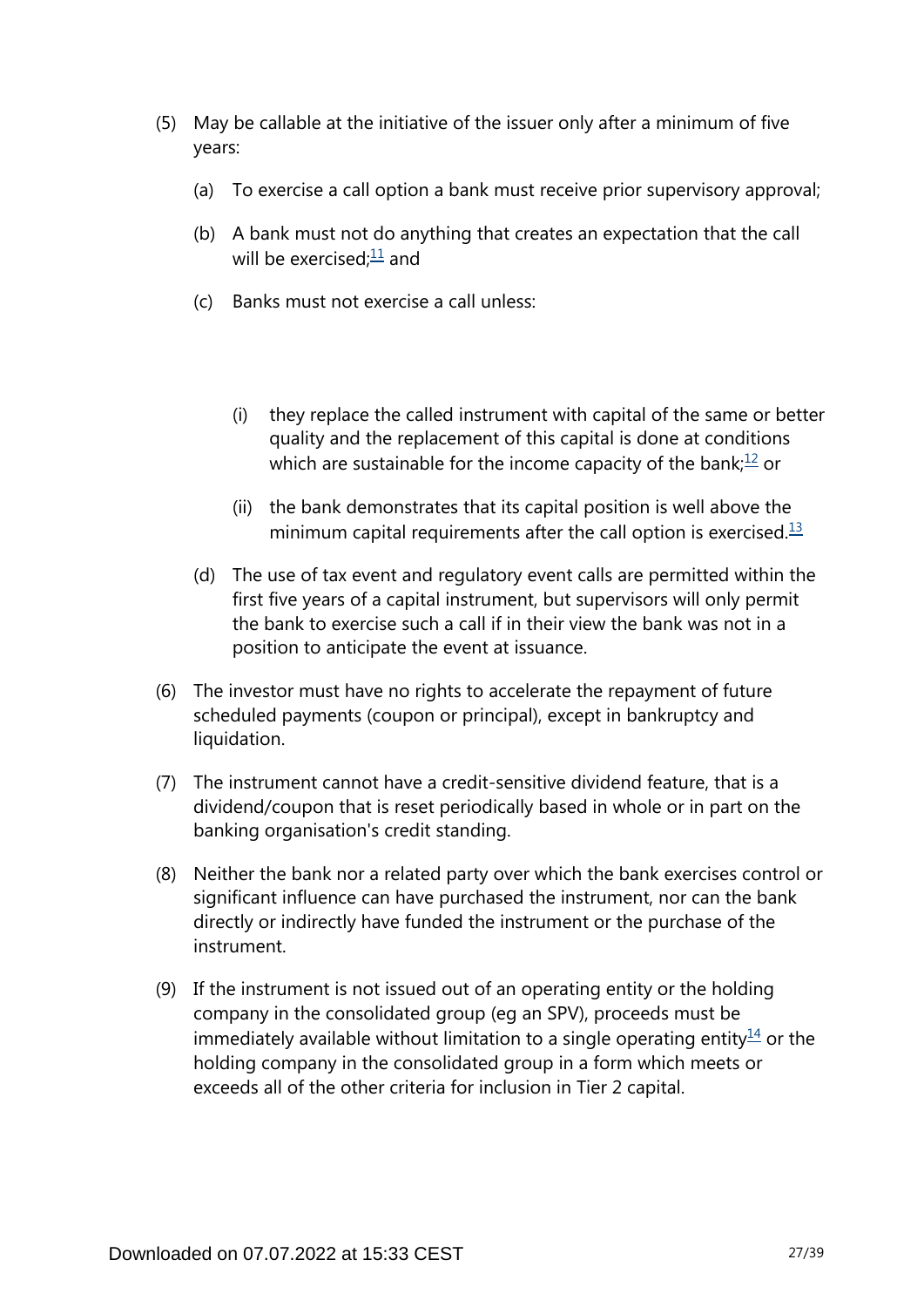- (10) The terms and conditions must have a provision that requires, at the option of the relevant authority, the instrument to either be written off or converted into common equity upon the occurrence of a trigger event, unless the laws of the governing jurisdiction meet the criteria in [CAP10.12.](https://www.bis.org/basel_framework/chapter/CAP/10.htm?tldate=20250101&inforce=20191215&published=20200605#paragraph_CAP_10_20191215_10_12) Any compensation paid to instrument holders as a result of a write-off must be paid immediately in the form of common stock (or its equivalent in the case of non-joint stock companies) of either the issuing bank or the parent company of the consolidated group (including any successor in resolution) and must be paid prior to any public sector injection of capital (so that the capital provided by the public sector is not diluted. The issuing bank must maintain at all times all prior authorisation necessary to immediately issue the relevant number of shares specified in the instrument's terms and conditions should the trigger event occur. The trigger event:
	- (a) is the earlier of:
		- (i) a decision that a write-off, without which the firm would become non-viable, is necessary, as determined by the relevant authority; and
		- (ii) the decision to make a public sector injection of capital, or equivalent support, without which the firm would have become non-viable, as determined by the relevant authority; and
	- (b) is determined by the jurisdiction in which the capital is being given recognition for regulatory purposes. Therefore, where an issuing bank is part of a wider banking group and the issuing bank wishes the instrument to be included in the consolidated group's capital in addition to its solo capital, the terms and conditions must specify an additional trigger event. This additional trigger event is the earlier of:
		- (i) a decision that a write-off, without which the firm would become non-viable, is necessary, as determined by the relevant authority in the home jurisdiction; and
		- (ii) the decision to make a public sector injection of capital, or equivalent support, in the jurisdiction of the consolidated supervisor, without which the firm receiving the support would have become non-viable, as determined by the relevant authority in that jurisdiction.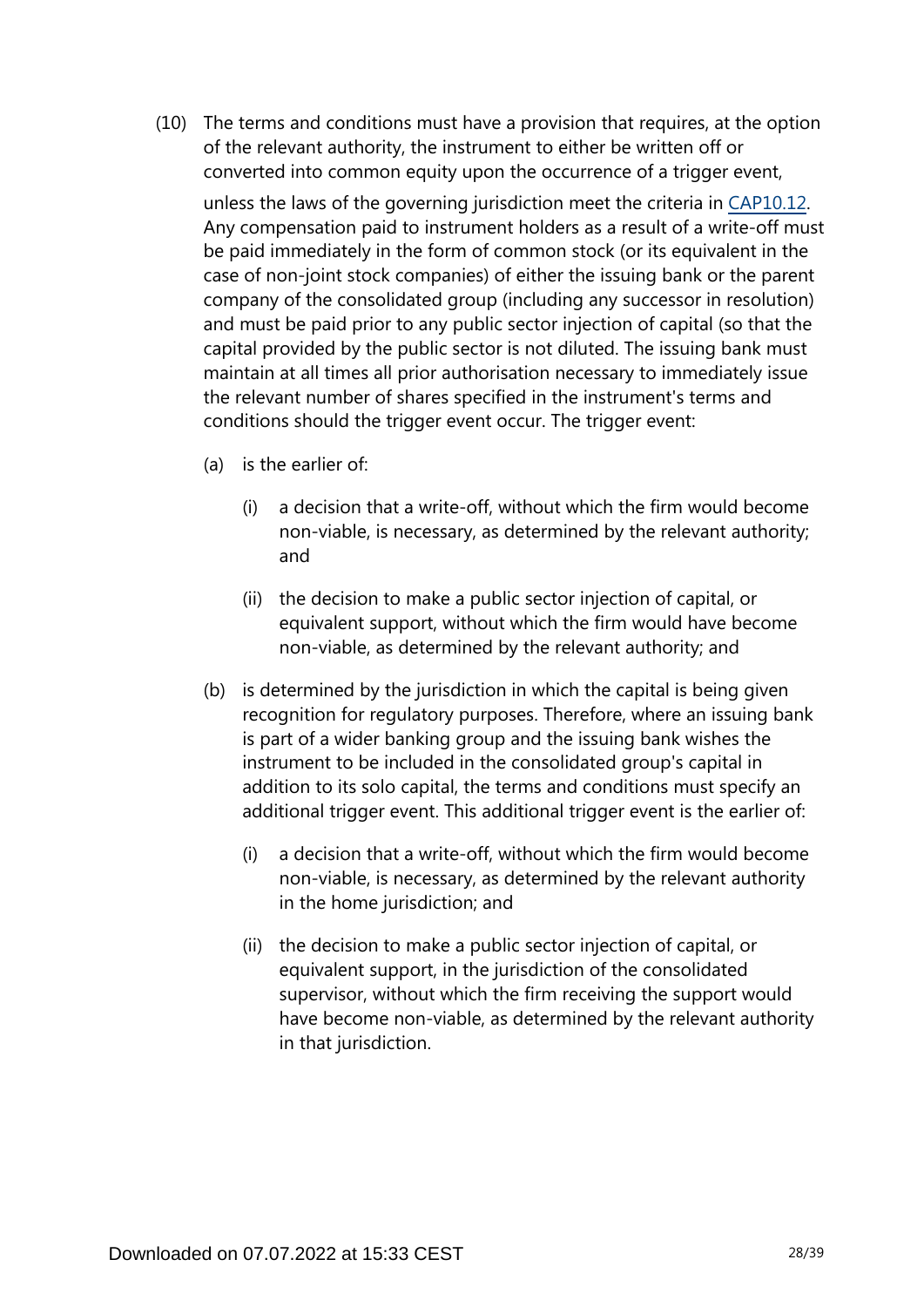### *Footnotes*

<span id="page-28-2"></span><span id="page-28-1"></span><span id="page-28-0"></span>

| 11              | An option to call the instrument after five years but prior to the start of<br>the amortisation period will not be viewed as an incentive to redeem as<br>long as the bank does not do anything that creates an expectation that<br>the call will be exercised at this point. |
|-----------------|-------------------------------------------------------------------------------------------------------------------------------------------------------------------------------------------------------------------------------------------------------------------------------|
| $\overline{12}$ | Replacement issues can be concurrent with but not after the<br>instrument is called.                                                                                                                                                                                          |
| $\overline{13}$ | Minimum refers to the regulator's prescribed minimum requirement,<br>which may be higher than the Basel III Pillar 1 minimum requirement.                                                                                                                                     |
| 14              | An operating entity is an entity set up to conduct business with clients<br>with the intention of earning a profit in its own right.                                                                                                                                          |
| FAQ<br>FAQ1     | Does "paid-in" have to be paid-in with cash?                                                                                                                                                                                                                                  |

<span id="page-28-3"></span>*Paid-in capital generally refers to capital that has been received with finality by the bank, is reliably valued, fully under the bank's control and does not directly or indirectly expose the bank to the credit risk of the investor. The criteria for inclusion in capital do not specify how an instrument must be "paid-in". Payment of cash to the issuing bank is not always applicable, for example, when a bank issues shares as payment for the takeover of another company the shares would still be considered to be paid-in. However, a bank is required to have prior supervisory approval to include in capital an instrument which has not been paid-in with cash.*

*If a related party of the bank purchases the capital instrument but third-party investors bear all the risks and rewards associated with the instrument and there is no counterparty risk (eg a fund manager or insurance subsidiary invests for the benefit of fund investors or insurance policyholders), does this contravene [CAP10.16](https://www.bis.org/basel_framework/chapter/CAP/10.htm?tldate=20250101&inforce=20191215&published=20200605#paragraph_CAP_10_20191215_10_16)(8)? FAQ2*

> *The intention of the criterion is to prohibit the inclusion of instruments in capital in cases where the bank retains any of the risk of the instruments. The criterion is not contravened if the third-party investors bear all of the risks.*

*Does [CAP10.16](https://www.bis.org/basel_framework/chapter/CAP/10.htm?tldate=20250101&inforce=20191215&published=20200605#paragraph_CAP_10_20191215_10_16)(8) require an exclusion from regulatory capital where a bank provides funding to a borrower that purchases the capital instruments of the bank where: (a) the bank has full recourse to the borrower; and (b) the funding was not provided specifically for the FAQ3*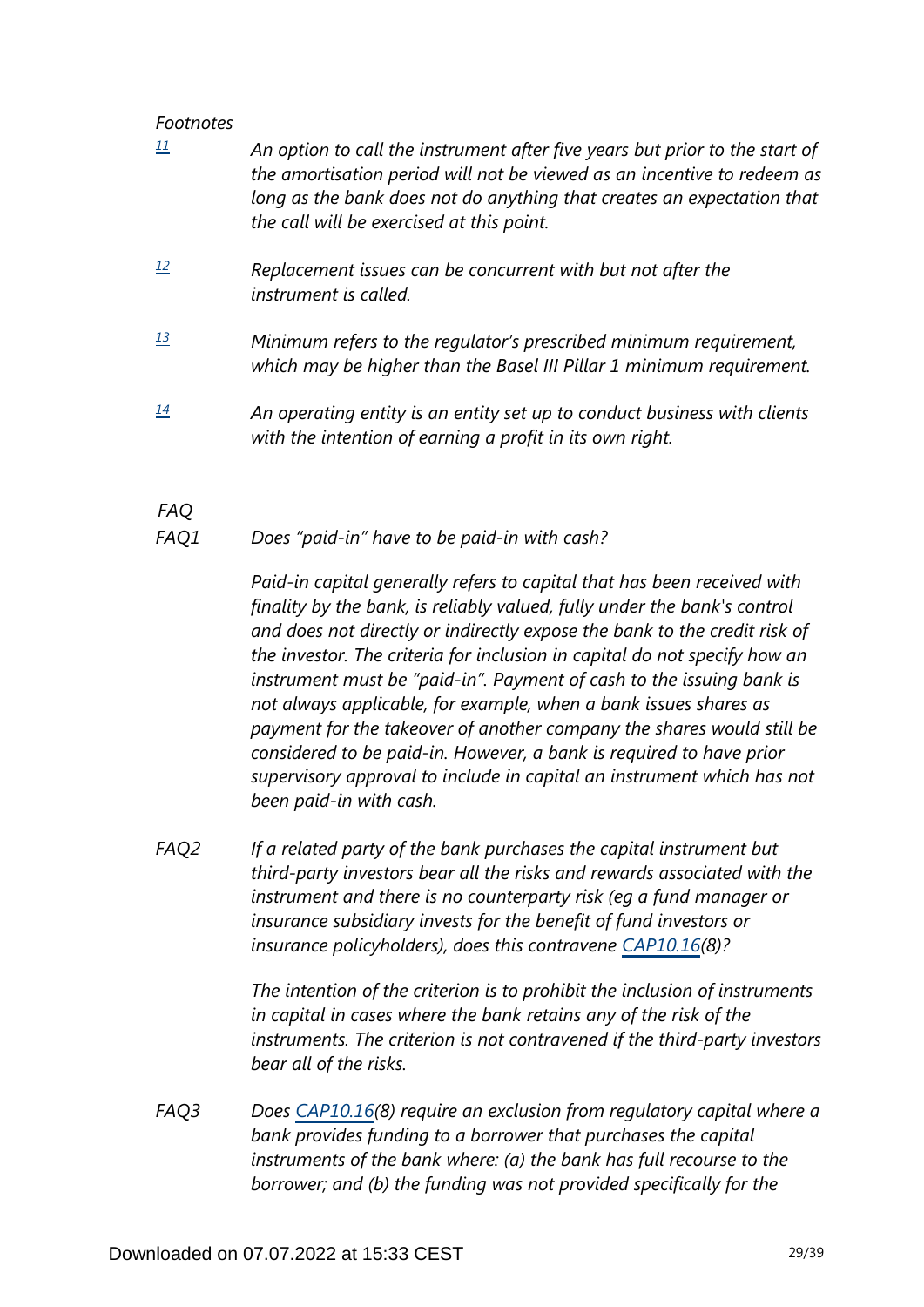*purpose of purchasing the capital of the bank (eg it was provided for the purpose of holding a diversified portfolio of investments)?*

*No. Banks must ensure full compliance with [CAP10.16](https://www.bis.org/basel_framework/chapter/CAP/10.htm?tldate=20250101&inforce=20191215&published=20200605#paragraph_CAP_10_20191215_10_16)(8) in economic terms irrespective of the specific legal features underpinning the transaction.*

*Can Tier 2 capital issued by an SPV can be upstreamed as Tier 1 capital for the consolidated group? FAQ4*

> *If an SPV issues Tier 2 capital to investors and upstreams the proceeds by investing in Tier 1 issued by an operating entity or the holding company of the group, the transaction will be classified as Tier 2 capital for the consolidated group. Furthermore, the instrument issued by the operating entity or holding company must also be classified as Tier 2 for all other requirements that apply to that entity (eg solo or sub-consolidated capital requirements and disclosure requirements).*

*Consider a bank that issues capital out of a foreign subsidiary, and wishes to use such capital to meet both the solo requirements of the foreign subsidiary and include the capital in the consolidated capital of the group. Is it correct that the relevant authority in jurisdiction of the consolidated supervisor must have the power to trigger writedown / conversion of the instrument in addition to the relevant authority in the jurisdiction of the foreign subsidiary? FAQ5*

*Yes, this is correct.*

*To ensure that the scope of application of the non-viability trigger is exercised consistently across jurisdictions does the Basel Committee intend to issue any further guidance on what constitutes the point of non-viability? FAQ6*

> *Banks should seek advice from their relevant national authority if they have questions about national implementation.*

*How should conversion at the point of non-viability operate for issues out of SPVs? FAQ7*

> *The write-off of the instruments issued from the SPV to end investors should mirror the write-off of the capital issued from the operating entity or holding company to the SPV. Banks should discuss whether the specific arrangements of each instrument meet this broad concept with their relevant national authority.*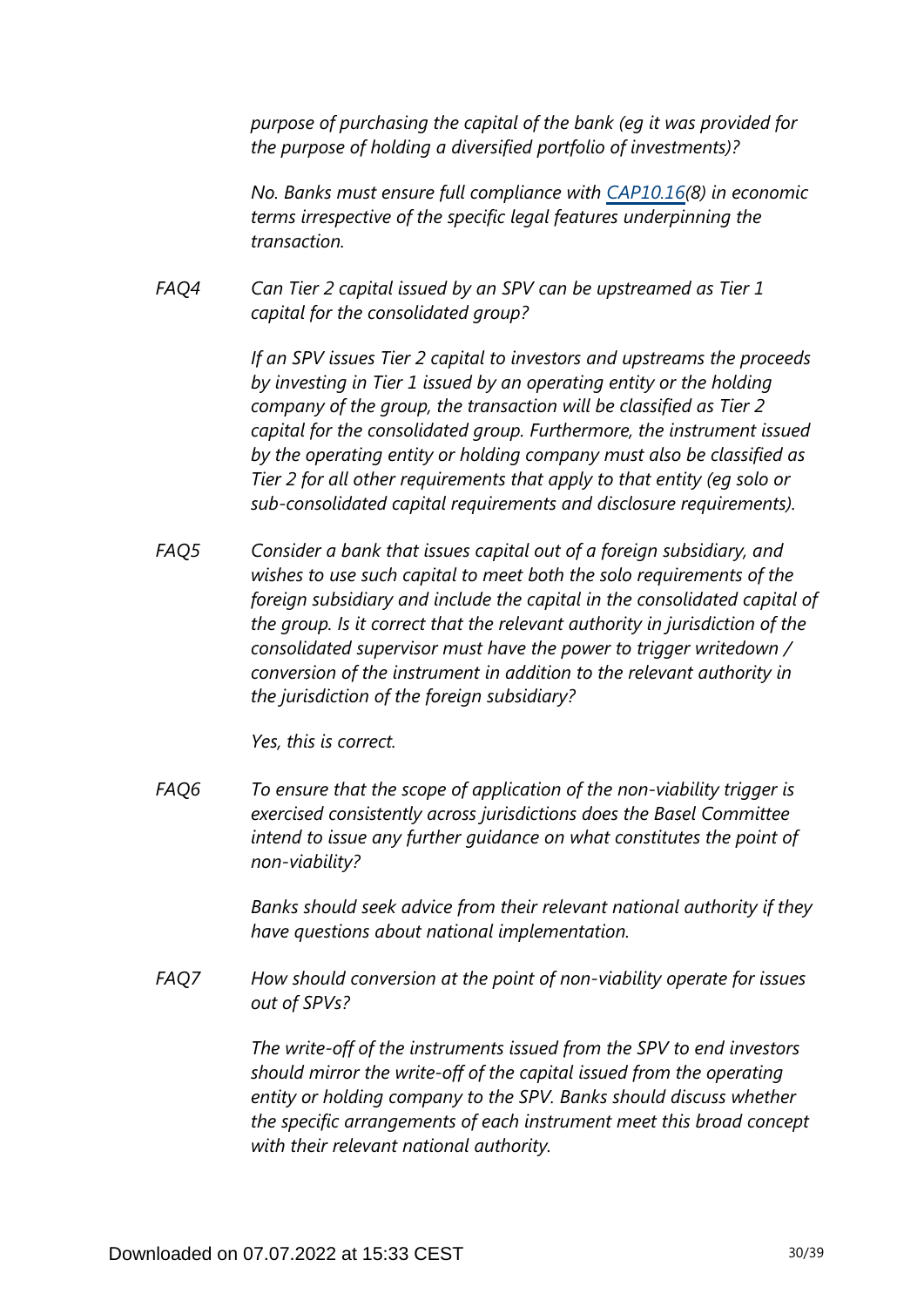*Assuming compliance with all relevant legal conditions that may exist can the compensation upon the point of non-viability trigger be paid in the form of common shares of the holding company of the bank? FAQ8*

> *Yes, national authorities may allow common shares paid as compensation to be those of the bank's holding company. This is permitted because neither the issuance of shares of the bank nor the issuance of shares of the holding company affect the level of common equity created at the bank when the liability represented by the capital instruments is written off. National authorities may require that banks that intend to do this seek the relevant authority's approval before the issuance of such capital instruments.*

*A deferred tax liability (DTL) could arise when a bank writes down or writes off an instrument as a result of the principal loss absorption or the non-viability requirement being triggered. Should the amount recognised as regulatory capital, both at the point of issuance and during the life of the instrument, be net of potential deferred tax liabilities that could arise when the instrument is written down or written off? FAQ9*

> *Yes. The amount recognised as regulatory capital should be adjusted to account for any DTLs or tax payment resulting from the conversion or writedown or any other foreseeable tax liability or tax payment related to the instruments due at the moment of conversion or writedown or write-off. The adjustment should be made from the point of issuance. Institutions shall assess and justify the amount of any foreseeable tax liabilities or tax payments to the satisfaction of their supervisory authorities, taking into account in particular the local tax treatment and the structure of the group.*

> *Where netting of DTLs against deferred tax assets is allowed, banks should seek guidance from supervisory authorities on the treatment of DTLs associated with the conversion, writedown or write-off of regulatory capital instrument.*

*Regarding the reform of benchmark reference rates, will amendments to the contractual terms of capital instruments that are undertaken to prepare for the transition to the new benchmark rates result in a reassessment of their eligibility as regulatory capital? FAQ10*

> *Amendments to the contractual terms of capital instruments could potentially trigger a reassessment of their eligibility as regulatory capital in some jurisdictions. A reassessment could result in an existing capital instrument being treated as a new instrument. This in turn*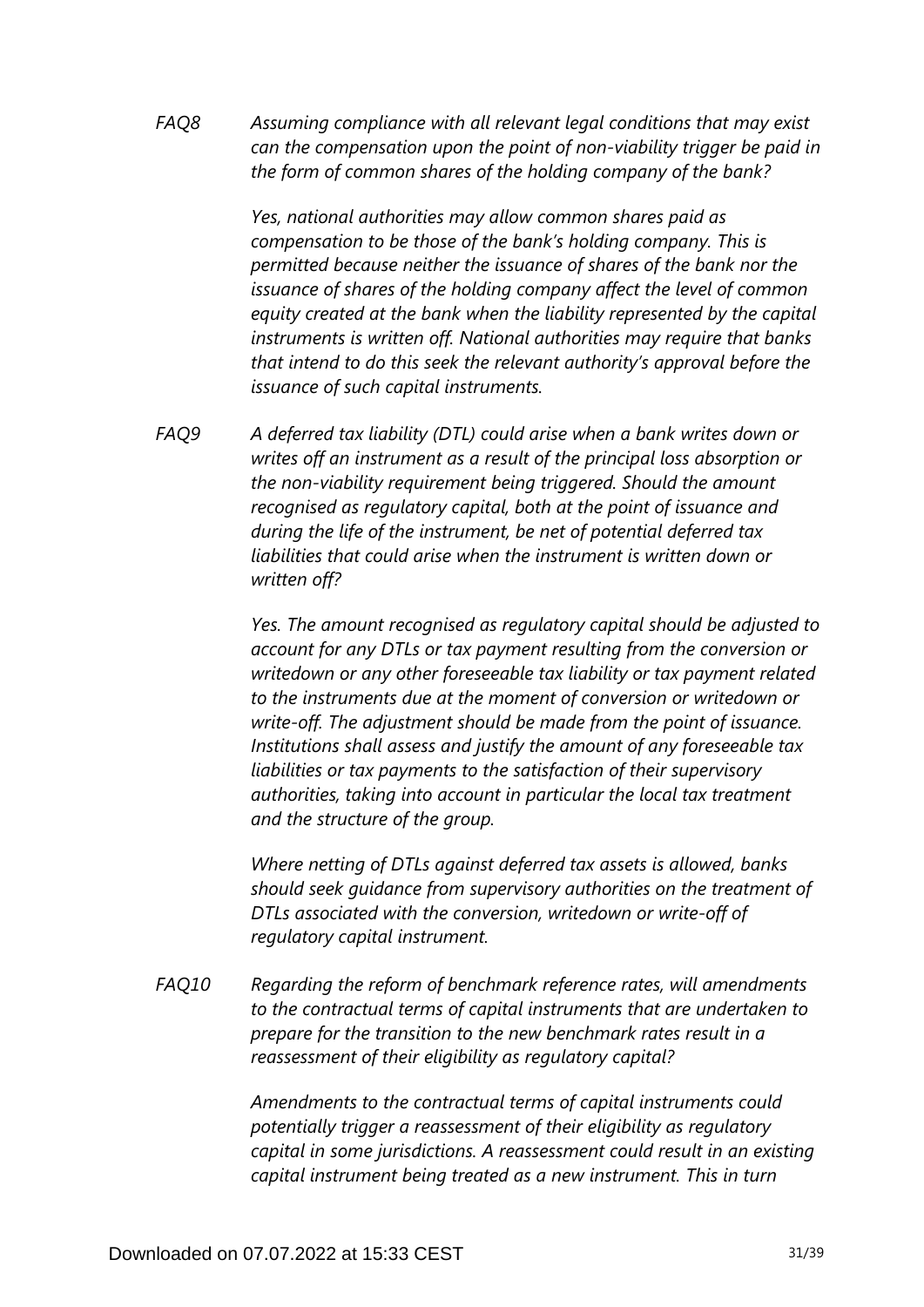*could result in breaching the minimum maturity and call date requirements. Similarly, existing capital instruments issued under Basel II that are being phased out could also fail to meet eligibility requirements if they are treated as new instruments. The Committee confirms that amendments to capital instruments pursued solely for the purpose of implementing benchmark rate reforms will not result in them being treated as new instruments for the purpose of assessing the minimum maturity and call date requirements or affect their eligibility for transitional arrangements of Basel III.*

- **10.17** Stock surplus (ie share premium) that is not eligible for inclusion in Tier 1 will only be permitted to be included in Tier 2 capital if the shares giving rise to the stock surplus are permitted to be included in Tier 2 capital.
- **10.18** Under the standardised approach to credit risk, provisions or loan-loss reserves held against future, presently unidentified losses are freely available to meet losses which subsequently materialise and therefore qualify for inclusion within Tier 2. Provisions ascribed to identified deterioration of particular assets or known liabilities, whether individual or grouped, should be excluded. Furthermore, general provisions/general loan-loss reserves eligible for inclusion in Tier 2, measured gross of tax effects, will be limited to a maximum of 1.25 percentage points of credit risk-weighted assets (RWA) calculated under the standardised approach.

*FAQ*

*Should credit valuation adjustment (CVA) RWA and RWA for exposures to central counterparties (CCPs) be included in the computation base to arrive at the amount of provisions eligible for inclusion in Tier 2 capital? FAQ1*

> *CCP RWA should be included in the calculation base used to determine the cap on eligible provisions in Tier 2.*

*Historically, the understanding is that RWA are comprised of the sum of market capital charges multiplied by 12.5 plus credit RWA. Since CCP RWA are not currently included in the market risk framework, by default they are included in credit RWA for purposes of calculating the base to arrive at the amount of provisions eligible for inclusion in Tier 2 capital. On the other hand, CVA RWA are primarily market-driven risks, so should not be included the calculation base.*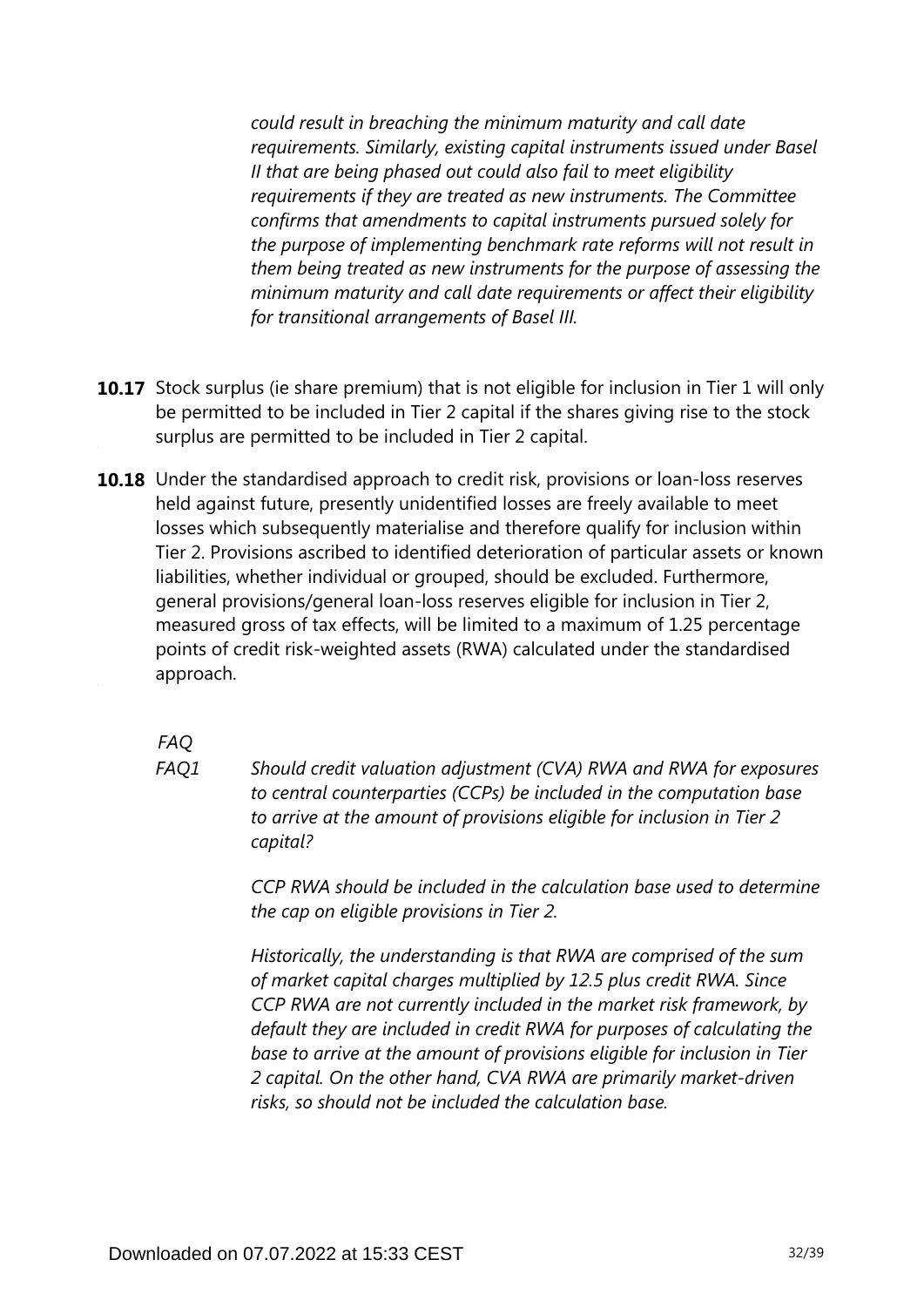### **10.19**

Under the internal ratings based approach, where the total expected loss amount is less than total eligible provisions (measured gross of tax effects), as explained in [CRE35,](https://www.bis.org/basel_framework/chapter/CRE/35.htm?tldate=20250101&inforce=20230101&published=20200327) banks may recognise the difference in Tier 2 capital up to a maximum of 0.6% of credit risk-weighted assets calculated under the internal ratings-based approach. At national discretion, a limit lower than 0.6% may be applied.

# **Minority interest (ie non-controlling interest) and other capital issued out of consolidated subsidiaries that is held by third parties**

- **10.20** Minority interest arising from the issue of common shares by a fully consolidated subsidiary of the bank may receive recognition in Common Equity Tier 1 only if:
	- (1) the instrument giving rise to the minority interest would, if issued by the bank, meet all of the criteria for classification as common shares for regulatory capital purposes; and
	- (2) the subsidiary that issued the instrument is itself a bank.<sup>[15](#page-32-0) [16](#page-32-1)</sup>

### <span id="page-32-2"></span>*Footnotes*

<span id="page-32-0"></span>*For the purposes of this paragraph, any institution that is subject to the same minimum prudential standards and level of supervision as a bank may be considered to be a bank. [15](#page-32-2)*

- <span id="page-32-1"></span>*Minority interest in a subsidiary that is a bank is strictly excluded from the parent bank's common equity if the parent bank or affiliate has entered into any arrangements to fund directly or indirectly minority investment in the subsidiary whether through an SPV or through another vehicle or arrangement. The treatment outlined above, thus, is strictly available where all minority investments in the bank subsidiary solely represent genuine third party common equity contributions to the subsidiary. [16](#page-32-2)*
- **10.21** The amount of minority interest meeting the criteria above that will be recognised in consolidated Common Equity Tier 1 will be calculated as follows:
	- (1) Total minority interest meeting the two criteria above minus the amount of the surplus Common Equity Tier 1 of the subsidiary attributable to the minority shareholders.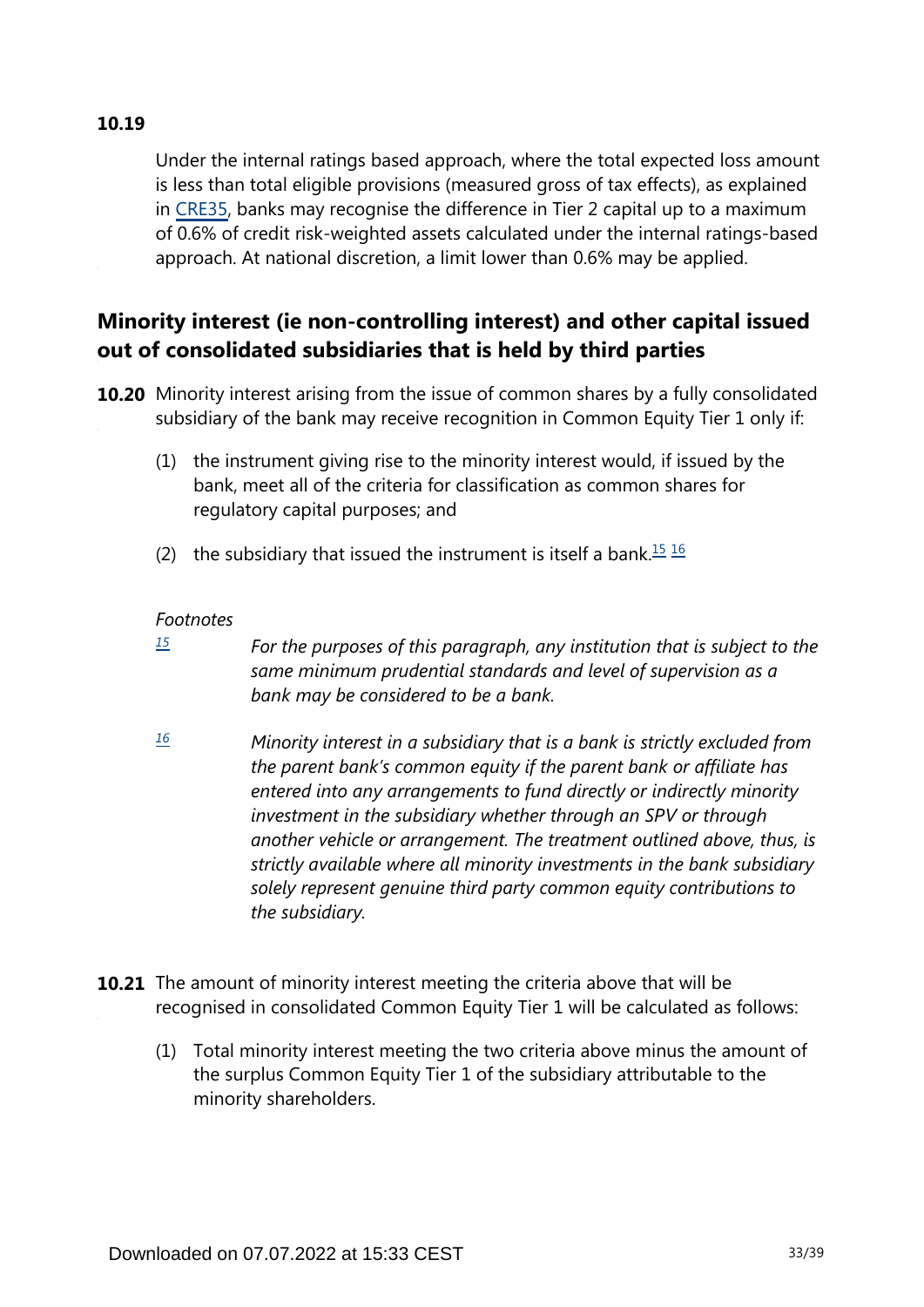- (2) Surplus Common Equity Tier 1 of the subsidiary is calculated as the Common Equity Tier 1 of the subsidiary minus the lower of:
	- (a) the minimum Common Equity Tier 1 requirement of the subsidiary plus the capital conservation buffer (ie 7.0% of consolidated RWA); and
	- (b) the portion of the consolidated minimum Common Equity Tier 1 requirement plus the capital conservation buffer (ie 7.0% of consolidated RWA) that relates to the subsidiary.
- (3) The amount of the surplus Common Equity Tier 1 that is attributable to the minority shareholders is calculated by multiplying the surplus Common Equity Tier 1 by the percentage of Common Equity Tier 1 that is held by minority shareholders.

## *FAQ*

*Does minority interest (ie non-controlling interest) include the third parties' interest in the retained earnings and reserves of the consolidated subsidiaries? FAQ1*

> *Yes. The Common Equity Tier 1 in the illustrative example in [CAP99](https://www.bis.org/basel_framework/chapter/CAP/99.htm?tldate=20250101&inforce=20191215&published=20191215) should be read to include issued common shares plus retained earnings and reserves in Bank S.*

*Regarding the treatment of capital issued out of subsidiaries, how should the surplus capital be calculated if the subsidiary is not regulated on a stand-alone basis but is still subject to consolidated supervision? FAQ2*

> *For capital issued by a consolidated subsidiary of a group to third parties to be eligible for inclusion in the consolidated capital of the banking group, [CAP10.21](https://www.bis.org/basel_framework/chapter/CAP/10.htm?tldate=20250101&inforce=20191215&published=20200605#paragraph_CAP_10_20191215_10_21) to [CAP10.26](https://www.bis.org/basel_framework/chapter/CAP/10.htm?tldate=20250101&inforce=20191215&published=20200605#paragraph_CAP_10_20191215_10_26) requires the minimum capital requirements and definition of capital to be calculated for the subsidiary irrespective of whether the subsidiary is regulated on a stand-alone basis. In addition the contribution of this subsidiary to the consolidated capital requirement of the group (ie excluding the impact of intragroup exposures) must be calculated. All calculations must be undertaken in respect of the subsidiary on a sub-consolidated basis (ie the subsidiary must consolidate all of its subsidiaries that are also included in the wider consolidated group). If this is considered too operationally burdensome the bank may elect to give no recognition in consolidated capital of the group to the capital issued by the subsidiary to third parties. Finally, as set out in [CAP10.20](https://www.bis.org/basel_framework/chapter/CAP/10.htm?tldate=20250101&inforce=20191215&published=20200605#paragraph_CAP_10_20191215_10_20), it should be noted that minority interest is only permitted to be included in Common Equity*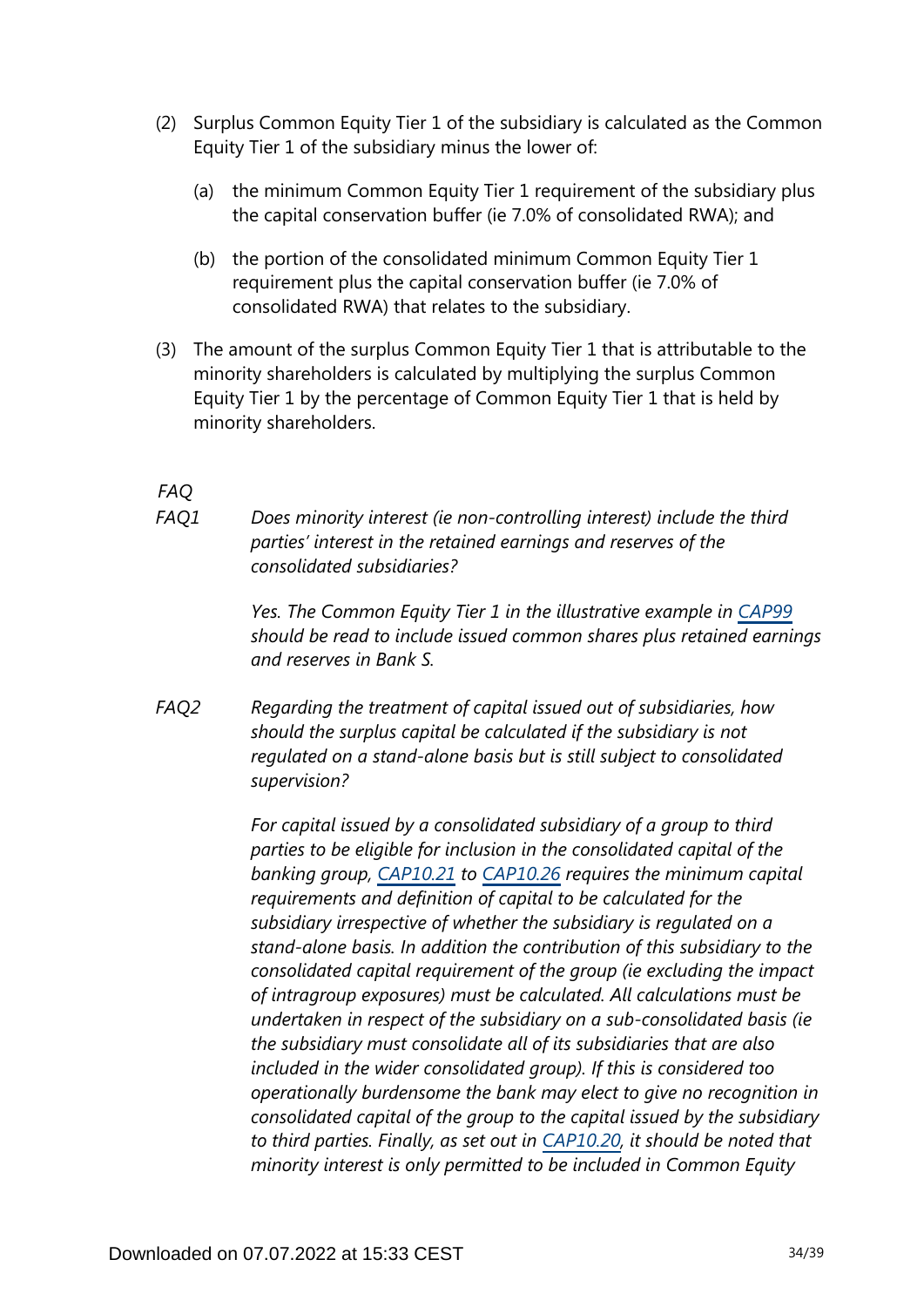*Tier 1 if: (1) the instrument would, if issued by the bank, meet all of the criteria for classification as common shares for regulatory purposes; and (2) the subsidiary that issued the instrument is itself a bank. The definition of a bank for this purpose is any institution that is subject to the same minimum prudential standards and level of supervision as a bank as mentioned in [CAP10](https://www.bis.org/basel_framework/chapter/CAP/10.htm?tldate=20250101&inforce=20191215&published=20200605) (Footnote 15).*

- **10.22** Tier 1 capital instruments issued by a fully consolidated subsidiary of the bank, whether wholly or partly owned, to third-party investors (including amounts under [CAP10.21\)](https://www.bis.org/basel_framework/chapter/CAP/10.htm?tldate=20250101&inforce=20191215&published=20200605#paragraph_CAP_10_20191215_10_21) may receive recognition in Tier 1 capital only if the instruments would, if issued by the bank, meet all of the criteria for classification as Tier 1 capital.
- **10.23** The amount of this capital that will be recognised in Tier 1 will be calculated as follows:
	- (1) Total Tier 1 of the subsidiary issued to third parties minus the amount of the surplus Tier 1 of the subsidiary attributable to the third-party investors.
	- (2) Surplus Tier 1 of the subsidiary is calculated as the Tier 1 of the subsidiary minus the lower of:
		- (a) the minimum Tier 1 requirement of the subsidiary plus the capital conservation buffer (ie 8.5% of RWA); and
		- (b) the portion of the consolidated minimum Tier 1 requirement plus the capital conservation buffer (ie 8.5% of consolidated RWA) that relates to the subsidiary.
	- (3) The amount of the surplus Tier 1 that is attributable to the third party investors is calculated by multiplying the surplus Tier 1 by the percentage of Tier 1 that is held by third-party investors.
	- (4) The amount of this Tier 1 capital that will be recognised in Additional Tier 1 will exclude amounts recognised in Common Equity Tier 1 under [CAP10.21](https://www.bis.org/basel_framework/chapter/CAP/10.htm?tldate=20250101&inforce=20191215&published=20200605#paragraph_CAP_10_20191215_10_21).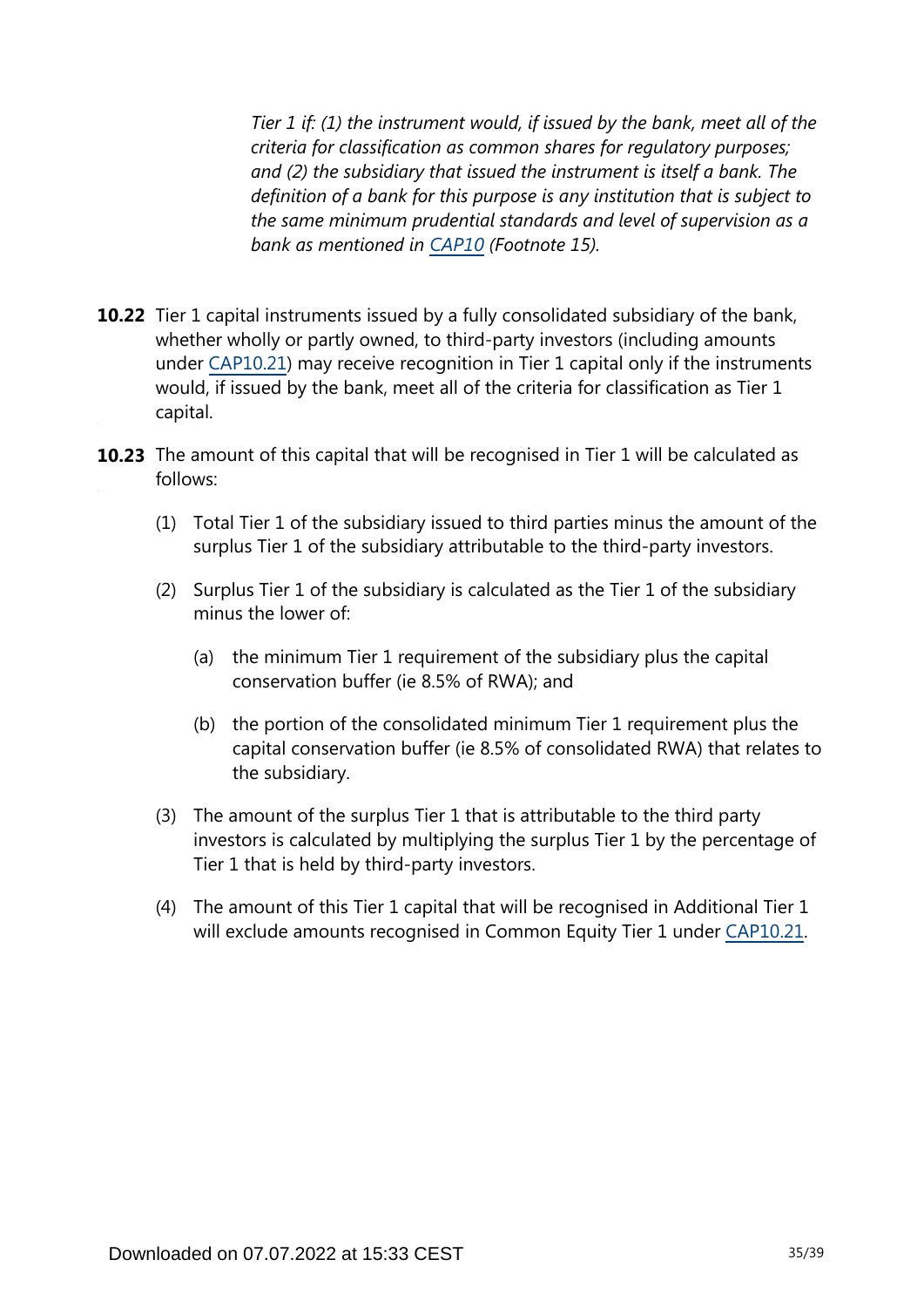### *FAQ FAQ1*

*Regarding the treatment of capital issued out of subsidiaries, how should the surplus capital be calculated if the subsidiary is not regulated on a stand alone basis but is still subject to consolidated supervision?*

*For capital issued by a consolidated subsidiary of a group to third parties to be eligible for inclusion in the consolidated capital of the banking group, [CAP10.21](https://www.bis.org/basel_framework/chapter/CAP/10.htm?tldate=20250101&inforce=20191215&published=20200605#paragraph_CAP_10_20191215_10_21) to [CAP10.26](https://www.bis.org/basel_framework/chapter/CAP/10.htm?tldate=20250101&inforce=20191215&published=20200605#paragraph_CAP_10_20191215_10_26) requires the minimum capital requirements and definition of capital to be calculated for the subsidiary irrespective of whether the subsidiary is regulated on a stand alone basis. In addition the contribution of this subsidiary to the consolidated capital requirement of the group (ie excluding the impact of intra-group exposures) must be calculated. All calculations must be undertaken in respect of the subsidiary on a sub-consolidated basis (ie the subsidiary must consolidate all of its subsidiaries that are also included in the wider consolidated group). If this is considered too operationally burdensome the bank may elect to give no recognition in consolidated capital of the group to the capital issued by the subsidiary to third parties. Finally, as set out in [CAP10.20](https://www.bis.org/basel_framework/chapter/CAP/10.htm?tldate=20250101&inforce=20191215&published=20200605#paragraph_CAP_10_20191215_10_20), it should be noted that minority interest is only permitted to be included in Common Equity Tier 1 if: (1) the instrument would, if issued by the bank, meet all of the criteria for classification as common shares for regulatory purposes; and (2) the subsidiary that issued the instrument is itself a bank. The definition of a bank for this purpose is any institution that is subject to the same minimum prudential standards and level of supervision as a bank as mentioned in [CAP10](https://www.bis.org/basel_framework/chapter/CAP/10.htm?tldate=20250101&inforce=20191215&published=20200605) (Footnote 15).*

- **10.24** Total capital instruments (ie Tier 1 and Tier 2 capital instruments) issued by a fully consolidated subsidiary of the bank, whether wholly or partly owned, to thirdparty investors (including amounts under [CAP10.21](https://www.bis.org/basel_framework/chapter/CAP/10.htm?tldate=20250101&inforce=20191215&published=20200605#paragraph_CAP_10_20191215_10_21) to [CAP10.23\)](https://www.bis.org/basel_framework/chapter/CAP/10.htm?tldate=20250101&inforce=20191215&published=20200605#paragraph_CAP_10_20191215_10_23) may receive recognition in Total Capital only if the instruments would, if issued by the bank, meet all of the criteria for classification as Tier 1 or Tier 2 capital.
- **10.25** The amount of this capital that will be recognised in consolidated Total Capital will be calculated as follows:
	- (1) Total capital instruments of the subsidiary issued to third parties minus the amount of the surplus Total Capital of the subsidiary attributable to the thirdparty investors.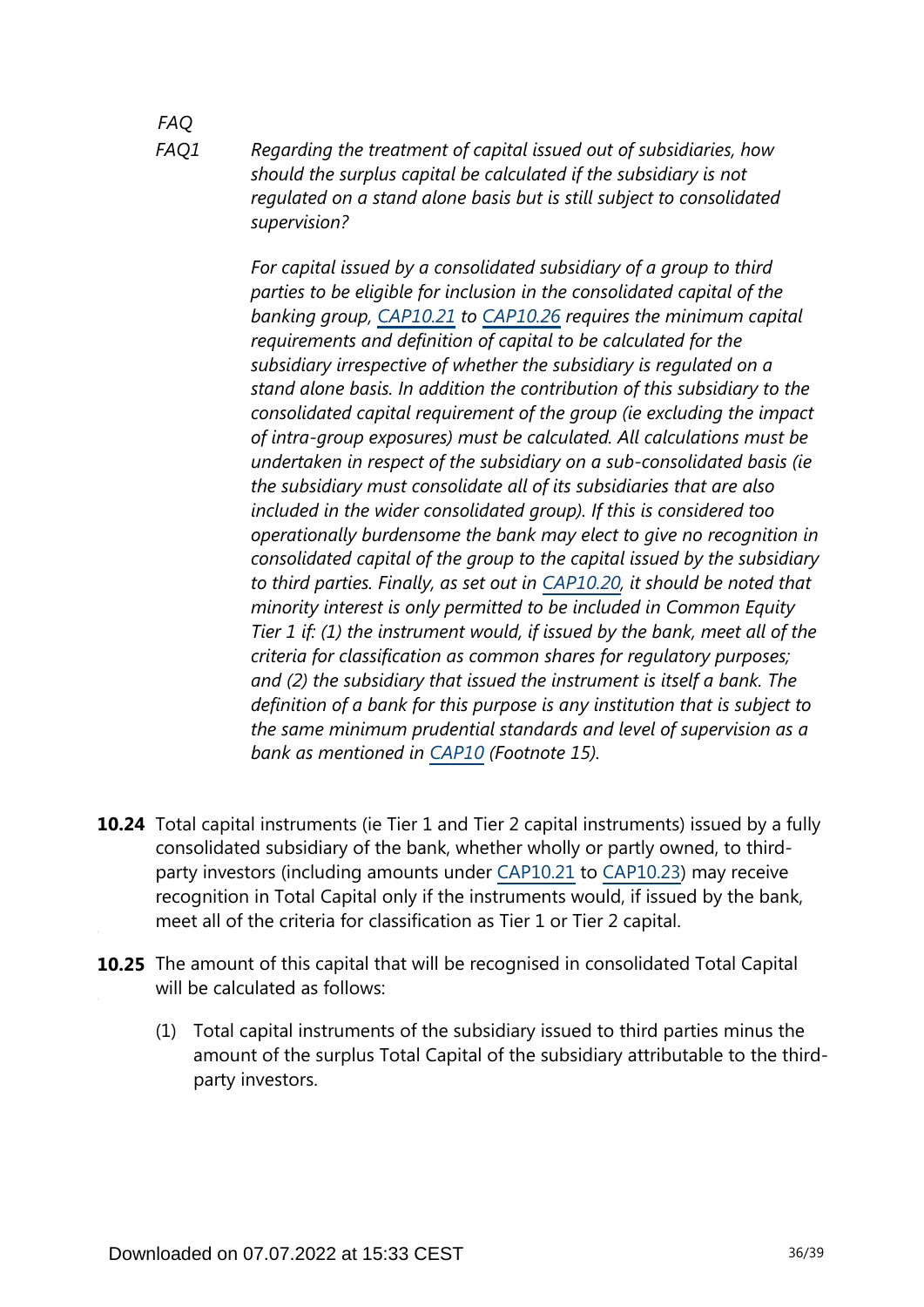- (2) Surplus Total Capital of the subsidiary is calculated as the Total Capital of the subsidiary minus the lower of:
	- (a) the minimum Total Capital requirement of the subsidiary plus the capital conservation buffer (ie 10.5% of RWA); and
	- (b) the portion of the consolidated minimum Total Capital requirement plus the capital conservation buffer (ie 10.5% of consolidated RWA) that relates to the subsidiary.
- (3) The amount of the surplus Total Capital that is attributable to the third-party investors is calculated by multiplying the surplus Total Capital by the percentage of Total Capital that is held by third-party investors.
- (4) The amount of this Total Capital that will be recognised in Tier 2 will exclude amounts recognised in Common Equity Tier 1 under [CAP10.21](https://www.bis.org/basel_framework/chapter/CAP/10.htm?tldate=20250101&inforce=20191215&published=20200605#paragraph_CAP_10_20191215_10_21) and amounts recognised in Additional Tier 1 under [CAP10.23](https://www.bis.org/basel_framework/chapter/CAP/10.htm?tldate=20250101&inforce=20191215&published=20200605#paragraph_CAP_10_20191215_10_23).

*FAQ*

*Consider the case where the Common Equity Tier 1 and Additional Tier 1 capital of a subsidiary are sufficient to cover the minimum total capital requirement of the subsidiary. For example, assume the minimum total capital requirements of the subsidiary is 15, the sum of Common Equity Tier 1 and Additional Tier 1 is 15 and the Common Equity Tier 1 and Additional Tier 1 are fully owned by the parent of the subsidiary (ie they are not issued to third parties). What is the capital treatment if the subsidiary issues Tier 2 capital of 5 to third-party investors? FAQ1*

> *This treatment is set out in [CAP10.25](https://www.bis.org/basel_framework/chapter/CAP/10.htm?tldate=20250101&inforce=20191215&published=20200605#paragraph_CAP_10_20191215_10_25). The surplus total capital of the subsidiary is 5. The proportion of the total capital of 20 which is held by third-party investors is 25% (ie 5/20\*100%). Therefore, the amount of the surplus total capital that is attributable to third-party investors is 1.25 (=5\*25%). Consequently, 1.25 of the Tier 2 will be excluded from consolidated Tier 2 capital. The residual 3.75 of Tier 2 capital will be included in consolidated Tier 2 capital.*

*Regarding the treatment of capital issued out of subsidiaries, how should the surplus capital be calculated if the subsidiary is not regulated on a stand-alone basis but is still subject to consolidated supervision? FAQ2*

> *For capital issued by a consolidated subsidiary of a group to third parties to be eligible for inclusion in the consolidated capital of the*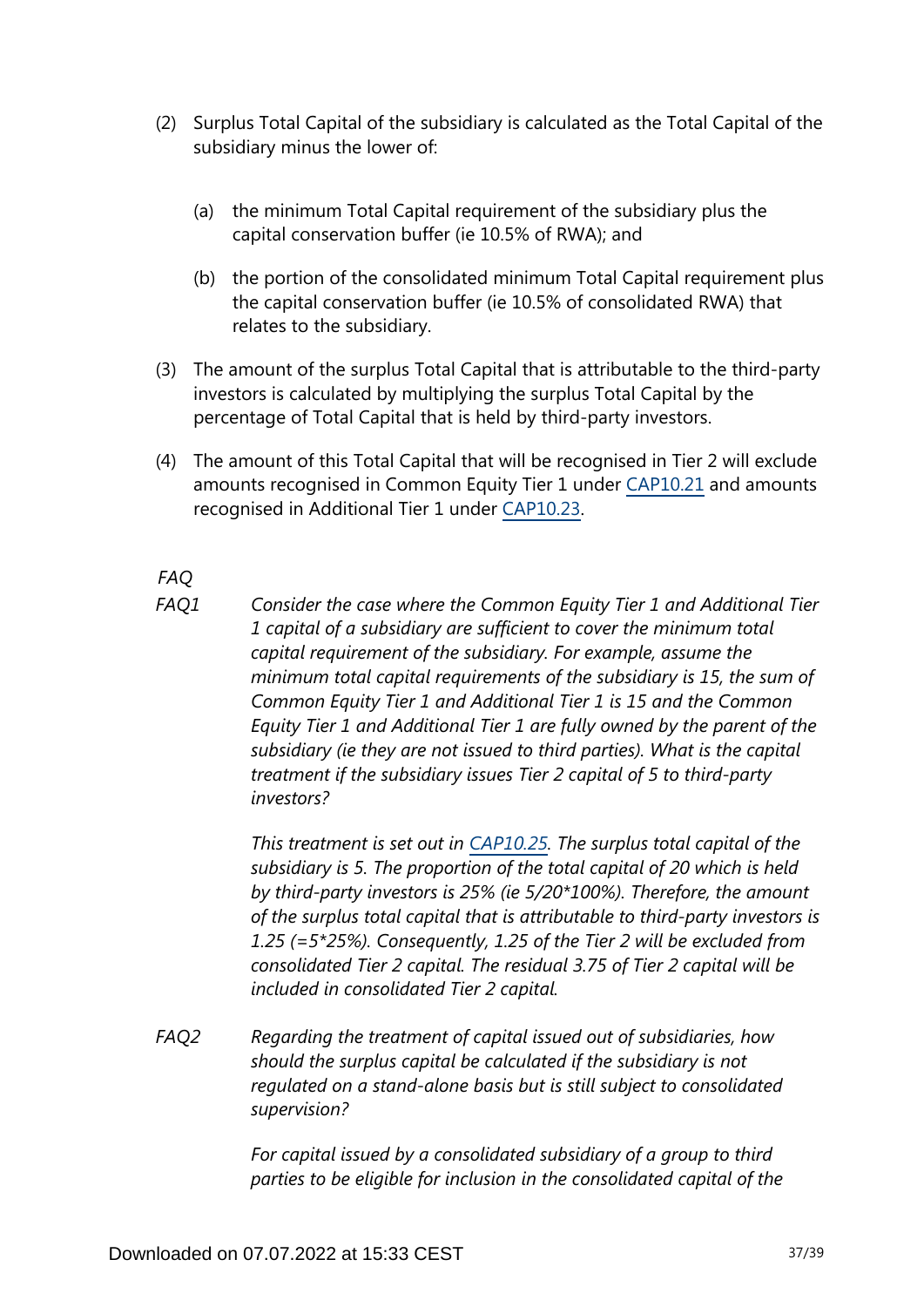*banking group, [CAP10.21](https://www.bis.org/basel_framework/chapter/CAP/10.htm?tldate=20250101&inforce=20191215&published=20200605#paragraph_CAP_10_20191215_10_21) to [CAP10.26](https://www.bis.org/basel_framework/chapter/CAP/10.htm?tldate=20250101&inforce=20191215&published=20200605#paragraph_CAP_10_20191215_10_26) requires the minimum capital requirements and definition of capital to be calculated for the subsidiary irrespective of whether the subsidiary is regulated on a stand-alone basis. In addition the contribution of this subsidiary to the consolidated capital requirement of the group (ie excluding the impact of intragroup exposures) must be calculated. All calculations must be undertaken in respect of the subsidiary on a sub-consolidated basis (ie the subsidiary must consolidate all of its subsidiaries that are also included in the wider consolidated group). If this is considered too operationally burdensome the bank may elect to give no recognition in consolidated capital of the group to the capital issued by the subsidiary to third parties. Finally, as set out in [CAP10.20](https://www.bis.org/basel_framework/chapter/CAP/10.htm?tldate=20250101&inforce=20191215&published=20200605#paragraph_CAP_10_20191215_10_20), it should be noted that minority interest is only permitted to be included in Common Equity Tier 1 if: (1) the instrument would, if issued by the bank, meet all of the criteria for classification as common shares for regulatory purposes; and (2) the subsidiary that issued the instrument is itself a bank. The definition of a bank for this purpose is any institution that is subject to the same minimum prudential standards and level of supervision as a bank as mentioned in [CAP10](https://www.bis.org/basel_framework/chapter/CAP/10.htm?tldate=20250101&inforce=20191215&published=20200605) (Footnote 15).*

<span id="page-37-1"></span>**10.26** Where capital has been issued to third parties out of an SPV, none of this capital can be included in Common Equity Tier 1. However, such capital can be included in consolidated Additional Tier 1 or Tier 2 and treated as if the bank itself had issued the capital directly to the third parties only if it meets all the relevant entry criteria and the only asset of the SPV is its investment in the capital of the bank in a form that meets or exceeds all the relevant entry criteria<sup>[17](#page-37-0)</sup> (as required by [CAP10.11\(](https://www.bis.org/basel_framework/chapter/CAP/10.htm?tldate=20250101&inforce=20191215&published=20200605#paragraph_CAP_10_20191215_10_11)15) for Additional Tier 1 and [CAP10.16](https://www.bis.org/basel_framework/chapter/CAP/10.htm?tldate=20250101&inforce=20191215&published=20200605#paragraph_CAP_10_20191215_10_16)(9) for Tier 2). In cases where the capital has been issued to third parties through an SPV via a fully consolidated subsidiary of the bank, such capital may, subject to the requirements of this paragraph, be treated as if the subsidiary itself had issued it directly to the third parties and may be included in the bank's consolidated Additional Tier 1 or Tier 2 in accordance with the treatment outlined in [CAP10.23](https://www.bis.org/basel_framework/chapter/CAP/10.htm?tldate=20250101&inforce=20191215&published=20200605#paragraph_CAP_10_20191215_10_23) to [CAP10.26](https://www.bis.org/basel_framework/chapter/CAP/10.htm?tldate=20250101&inforce=20191215&published=20200605#paragraph_CAP_10_20191215_10_26).

#### *Footnotes*

<span id="page-37-0"></span>*[17](#page-37-1)*

*Assets that relate to the operation of the SPV may be excluded from this assessment if they are de minimis.*